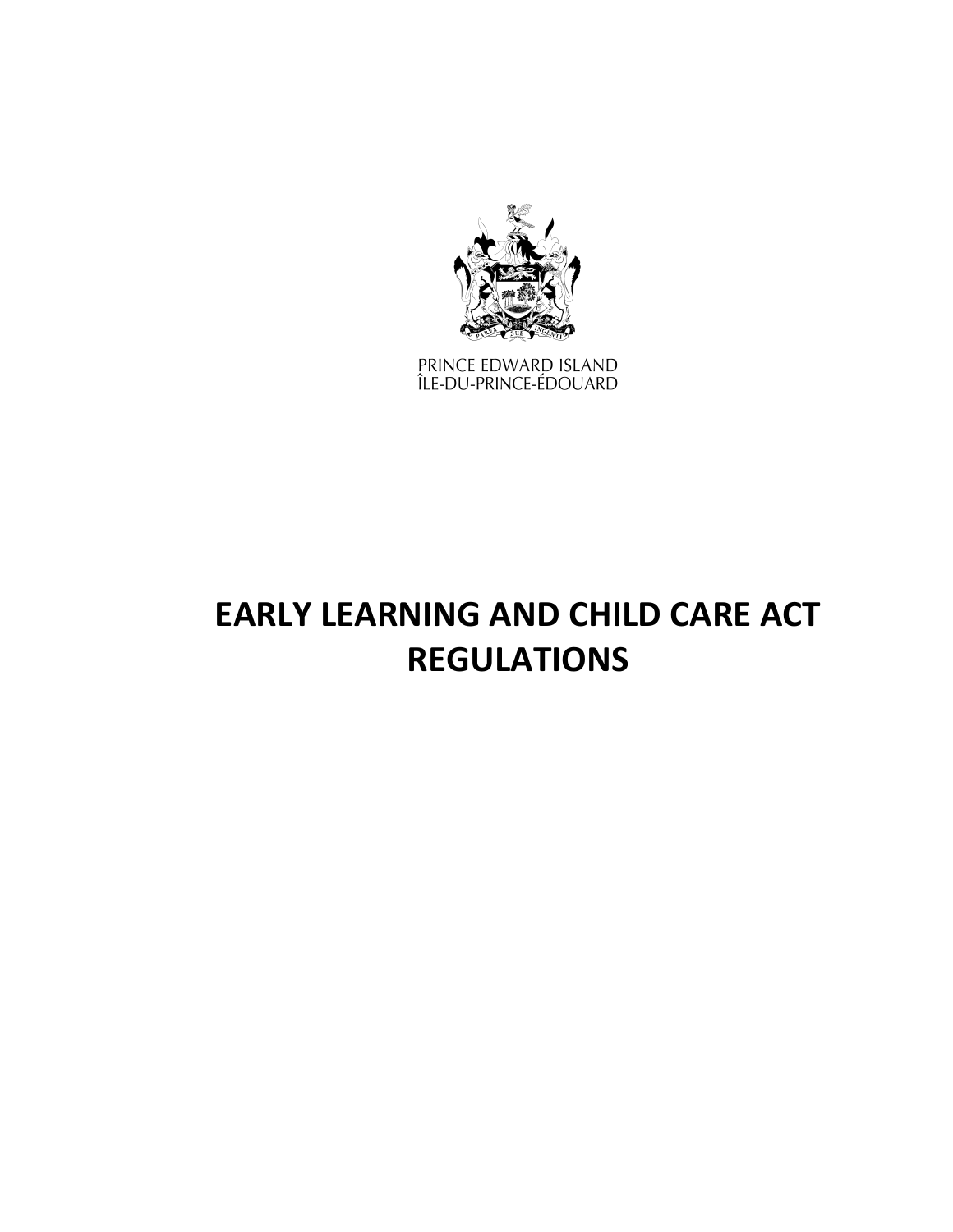# **PLEASE NOTE**

This document, prepared by the *[Legislative Counsel Office](http://www.gov.pe.ca/jps/index.php3?number=1027247)*, is an office consolidation of this regulation, current to January 27, 2018. It is intended for information and reference purposes only.

This document is *not* the official version of these regulations. The regulations and the amendments printed in the *Royal Gazette* should be consulted on the Prince Edward Island Government web site to determine the authoritative text of these regulations.

For more information concerning the history of these regulations, please see the *[Table of Regulations](https://www.princeedwardisland.ca/sites/default/files/publications/leg_table_acts.pdf)* on the Prince Edward Island Government web site (www.princeedwardisland.ca).

If you find any errors or omissions in this consolidation, please contact:

*Legislative Counsel Office Tel: (902) 368-4292 Email: legislation@gov.pe.ca*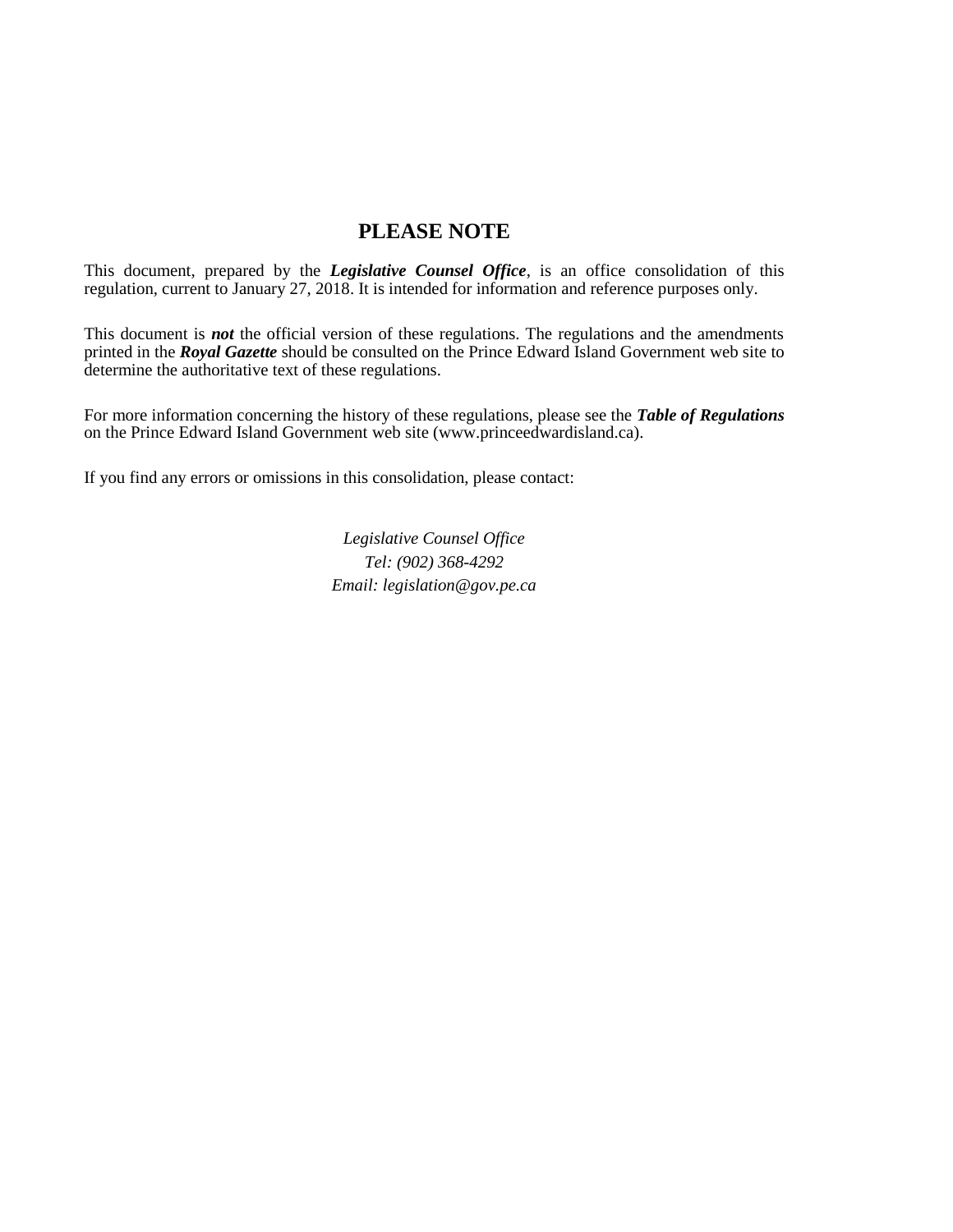

# **EARLY LEARNING AND CHILD CARE ACT**

**Chapter E-.01**

# **REGULATIONS**

Pursuant to section 76 of the *Early Learning and Child Care Act* R.S.P.E.I. 1988, Cap. E-.01, Council made the following regulations:

# **PART 1 — INTERPRETATION**

#### **1. Definitions**

- (1) In these regulations,
	- (a) "**Act**" means the *Early Learning and Child Care Act* R.S.P.E.I. 1988, Cap. E-.01;
	- (b) "**assignee**" means a person to whom the operator of a licensed centre proposes to assign the licence to operate the centre;
	- (c) "**early childhood centre**" means a licensed centre where the operator is authorized to provide services to infants, preschool children and school-age children;
	- (d) "**early childhood director**" means a person who holds an early childhood director certificate;
	- (e) "**early childhood educator I**" means a person who holds an early childhood educator I certificate;
	- (f) "**early childhood educator II**" means a person who holds an early childhood educator II certificate;
	- (g) "**early childhood educator III**" means a person who holds an early childhood educator III certificate;
	- (h) "**early childhood supervisor**" means a person who holds an early childhood supervisor certificate;
	- (i) "**family home centre**" means a licensed centre located in a private residence, where the operator is authorized to provide services to not more than a total of six infants, preschool children and school-age children, including the children of the operator;
	- (j) "**family home child care provider**" means a person who holds a family home child care provider certificate;
	- (k) "**inclusion support assistant**" means a person who holds an inclusion support assistant certificate;
	- (l) "**parent**" includes a guardian of a child;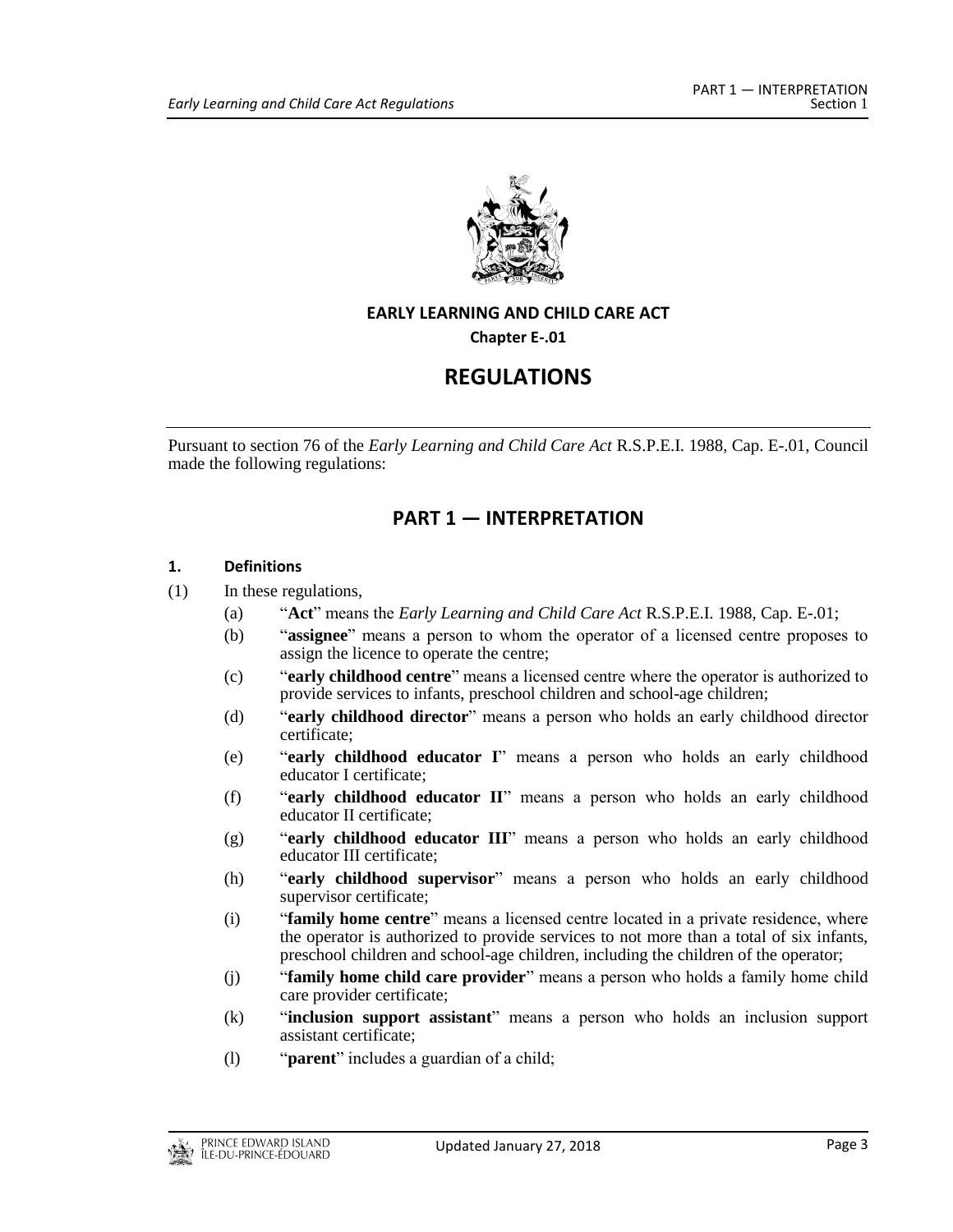- (m) "**preschool centre**" means a licensed centre where the operator is authorized to provide services for less than four consecutive hours per day to children who are three years of age or over but not yet attending school;
- (n) "**school-age child care provider**" means a person who holds a school-age child care provider certificate;
- (o) "**school-age child centre**" means a licensed centre where the operator is authorized to provide services to school-age children on weekdays during one or more of the following time periods:
	- (i) before or after regular school hours,
	- (ii) the school lunch period,
	- (iii) regular school hours, if schools are closed for the day;
- (p) "**transferee**" means a person to whom the operator of a licensed centre proposes to transfer the licence to operate the centre.

## **Associated person**

- (2) For the purposes of clause 1(c) of the Act, the following persons are deemed to be associated with a centre:
	- (a) a person who resides in a residence in which a centre is operated;
	- (b) a staff member;
	- (c) an individual operator;
	- (d) where the operator is a partnership of individuals, each individual partner;
	- (e) where the operator is a corporation or a partnership that includes a corporation, the shareholders and directors of the corporation.

#### **Reasonable grounds, not suitable**

- (3) For the purposes of clauses  $20(c)$ ,  $23(c)$ ,  $32(c)$ ,  $35(c)$ ,  $49(1)(c)$  and  $54(2)(c)$  of the Act, and in these regulations, the following circumstances constitute reasonable grounds to believe that a person is not suitable to have contact with children receiving services at a centre:
	- (a) a court has made a finding that a child is in need of protection under the *Child Protection Act* R.S.P.E.I. 1988, Cap. C-5.1, based in whole or in part on conduct of the person in relation to the child and the conduct is of a nature that, in the opinion of the Board, the association of the person with a centre endangers or would endanger the health, safety or well-being of children receiving services at the centre;
	- (b) the person has been found guilty of an offence under the *Criminal Code* (Canada) or the *Controlled Drugs and Substances Act* (Canada) for conduct of a nature that, in the opinion of the Board, the association of the person with a centre endangers or would endanger the health, safety or well-being of children receiving services at the centre. *(EC819/16)*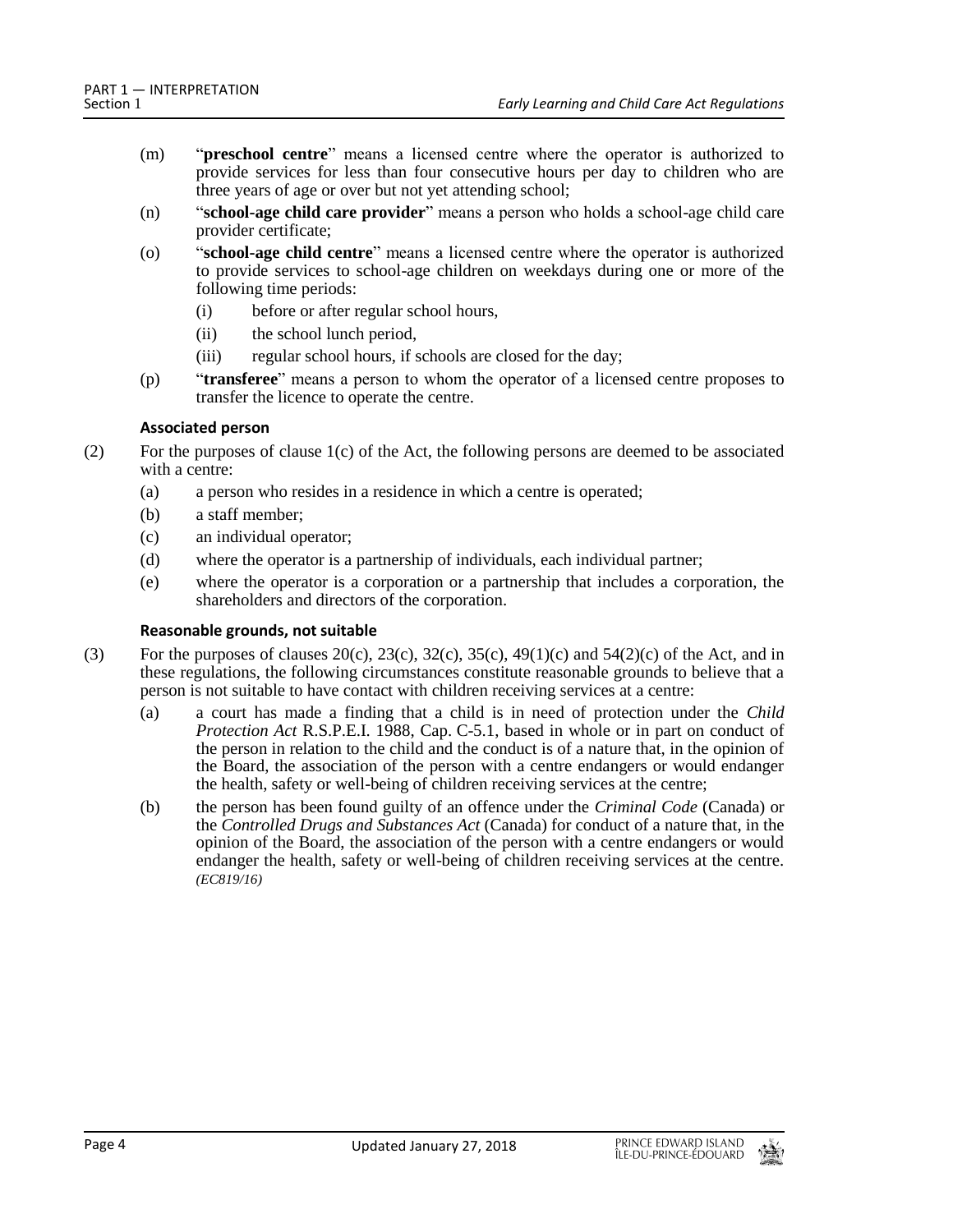# **PART 2 — LICENCES AND CERTIFICATES**

# **Application for Licence or Renewal of Licence**

# **2. Categories of licensed centres**

- (1) Pursuant to section 15 of the Act, an applicant may apply for a licence to operate one of the following categories of centre:
	- (a) an early childhood centre;
	- (b) a family home centre;
	- (c) a preschool centre;
	- (d) a school-age child centre.

# **Information to accompany application for licence**

- (2) An application for a licence shall be accompanied by the following documents:
	- (a) a business plan for the centre;
	- (b) a service plan that describes the services the applicant proposes to provide at the centre and includes
		- (i) the early learning and child care philosophy under which the services will be provided,
		- (ii) a description of how the services will meet the developmental needs of children,
		- (iii) the proposed utilization of the centre premises, indoors and outdoors, to provide services,
		- (iv) the proposed utilization of community resources to provide services,
		- (v) the proposed nature and scope of parental involvement in the services provided at the centre, and
		- (vi) a process for ongoing evaluation and improvement of the services;
	- (c) a staffing plan, including
		- (i) a list of staff member positions and responsibilities,
		- (ii) the certification and training requirements for staff members, including first aid,
		- (iii) an orientation process for staff members with respect to the policies and procedures of the centre, and
		- (iv) a description of how the applicant will screen staff members;
	- (d) the administrative policies and procedures relating to the operation of the centre;
	- (e) a statement of the results of a criminal record check and a vulnerable sector search conducted in the Canadian Police Information Centre system, dated not earlier than six months prior to the date of the application, with respect to every associated person of the centre;
	- (f) if the applicant is a corporation,
		- (i) a statement of the corporate status of the applicant, and
		- (ii) a copy of the letters patent or articles of incorporation of the corporation;
	- (g) if the applicant is a partnership, a copy of a valid declaration filed respecting the partnership in accordance with section 48 of the *Partnership Act* R.S.P.E.I. 1988, Cap. P-1;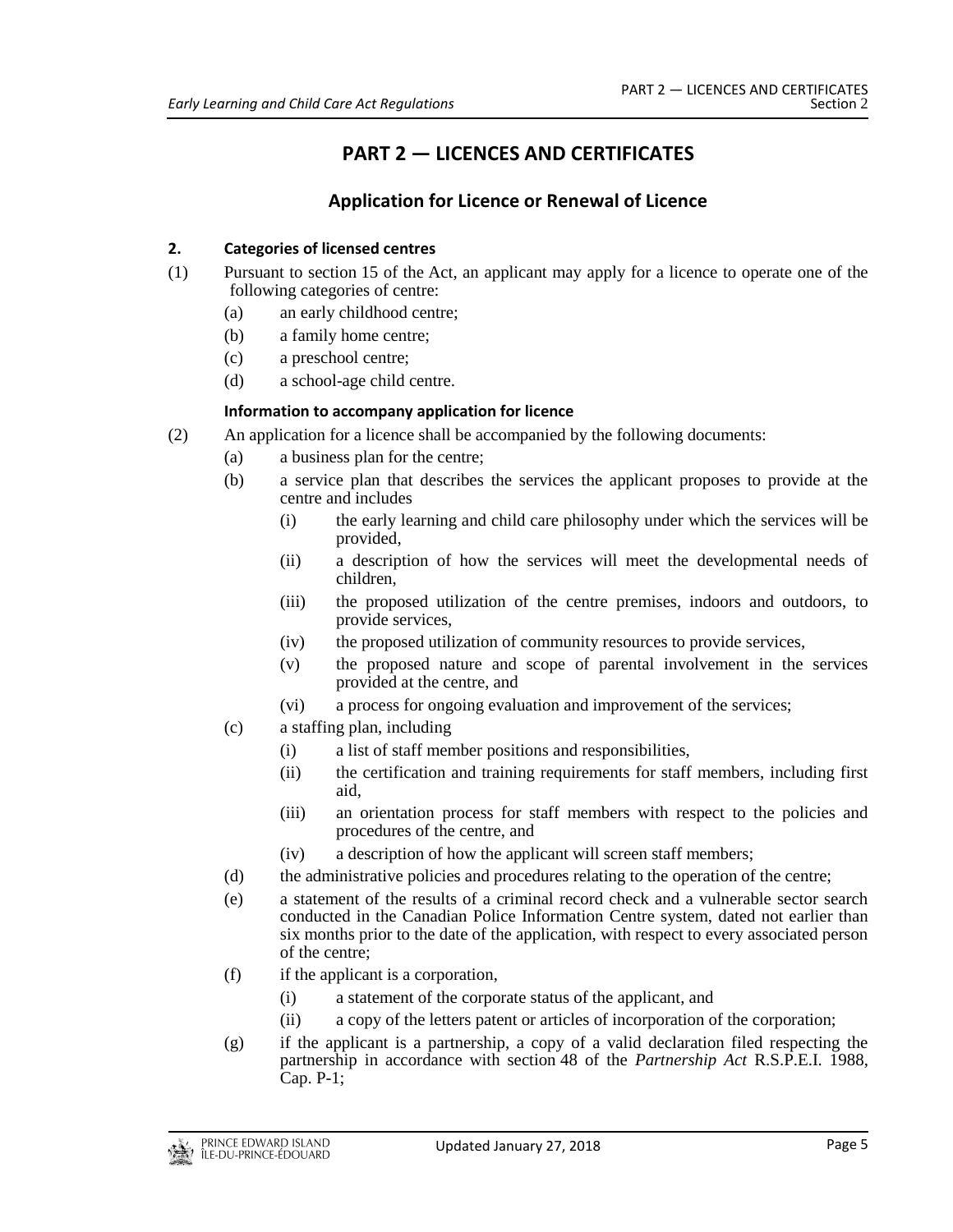- (h) if the applicant is a sole proprietorship, a copy of a valid declaration filed respecting the sole proprietorship in accordance with section 53 of the *Partnership Act*, if applicable;
- (i) a floor plan of the centre;
- (j) a copy of any certificate, permit or report issued by an appropriate provincial authority evidencing compliance with health and safety standards set out in these regulations;
- (k) documentation confirming that the property on which the centre will operate is zoned for the operation of that type of centre in accordance with any applicable municipal bylaws;
- (l) documentation confirming that access from the property on which the centre will operate to a highway meets any requirements and is in compliance with the *Roads Act* R.S.P.E.I. 1988, Cap. R-15, and its regulations;
- (m) a copy of the liability insurance certificate for the centre.

## **Requirements for licence**

- (3) For the purposes of obtaining a licence under section 16 of the Act, the following requirements shall be met:
	- (a) the applicant shall have sufficient plans, policies and procedures in place to operate the centre and provide services in accordance with the Act, these regulations and the Minister's directives;
	- (b) where the applicant is a corporation,
		- (i) the corporation shall be in good standing under the *Canada Business Corporations Act* (Canada), the *Companies Act* R.S.P.E.I. 1988, Cap. C-14, or the *Extra-Provincial Corporations Registration Act* R.S.P.E.I. 1988, Cap. E-14, under which it was incorporated or registered, and
		- (ii) the letters patent or articles of incorporation of the corporation shall permit the corporation to carry on the business of operating a centre;
	- (c) where the applicant is a partnership, the partnership shall be registered under the *Partnership Act*;
	- (d) where the applicant is a sole proprietorship, the sole proprietorship shall be registered under the *Partnership Act*, if applicable;
	- (e) the applicant has liability insurance for the centre with coverage of at least \$2,000,000;
	- (f) the premises where the centre will operate shall meet the applicable requirements in Part 3 of these regulations;
	- (g) the property on which the centre will operate is zoned for the operation of that type of centre in accordance with any applicable municipal bylaws;
	- (h) access from the property on which the centre will operate to a highway meets any applicable requirements of, and is in compliance with, the *Roads Act* and its regulations. *(EC819/16)*

# **3. Information to accompany renewal application**

- (1) An application made pursuant to section 21 of the Act to renew a licence shall be accompanied by the following documents:
	- (a) if there has been a change in any of the information contained in documentation submitted pursuant to clause  $2(a)$ , (b), (c), (d), (f), (g), (h) or (i), a statement describing the changes, and where the Board requests, updated documents;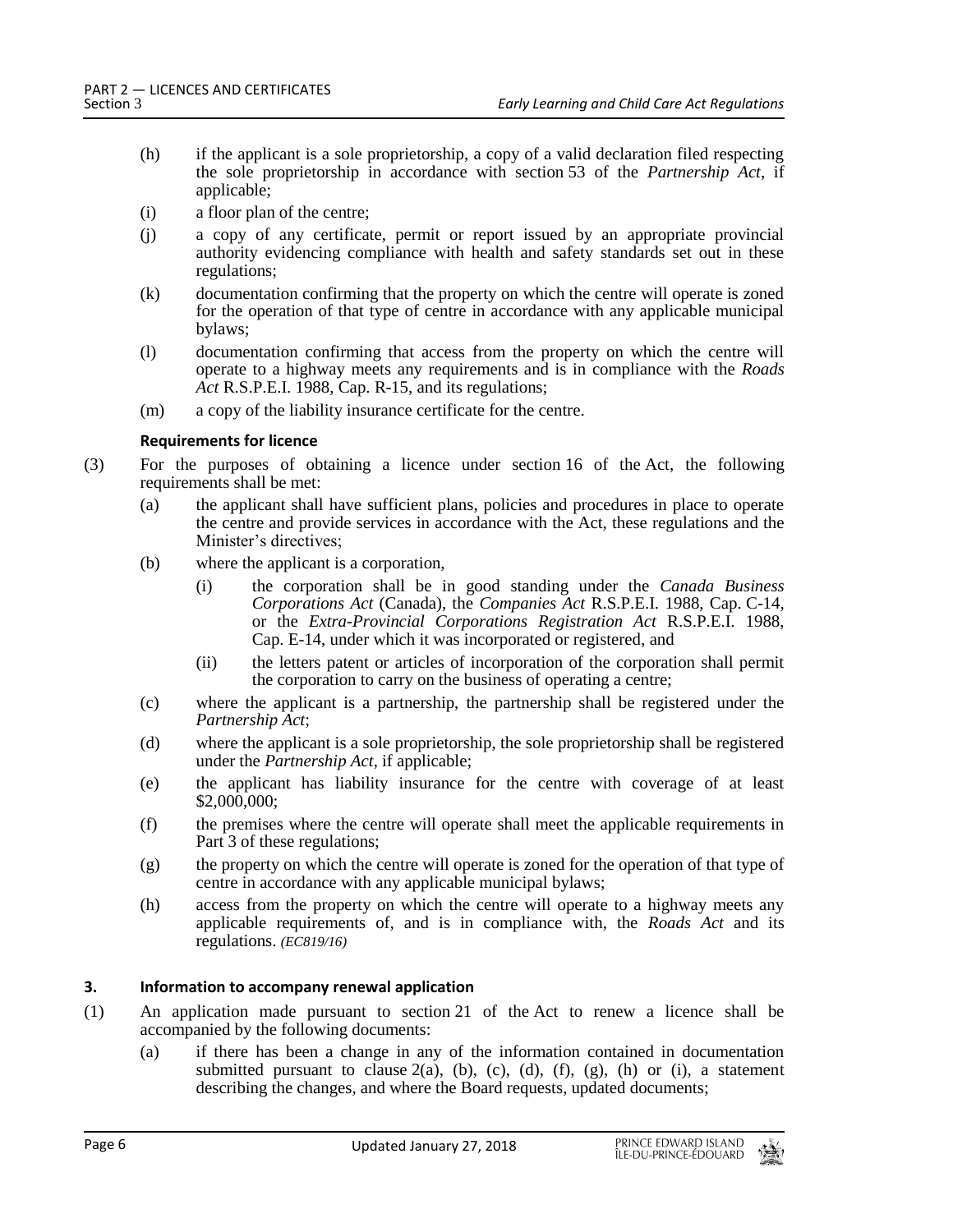- (b) a statement of the results of a criminal record check and a vulnerable sector search conducted in the Canadian Police Information Centre system, dated not earlier than six months prior to the date of the application, with respect to each associated person of the centre, except where the Board was provided with such a statement respecting the associated person of the centre within the 3 years preceding the date of the renewal application;
- (c) a statement containing the following information respecting each individual who provides services to children in the licensed centre:
	- (i) name,
	- (ii) position,
	- (iii) certification level,
	- (iv) training completed;
- (d) a copy of any certificate, permit or report issued by an appropriate provincial authority evidencing compliance with health and safety standards set out in these regulations;
- (e) a copy of the liability insurance certificate for the centre.

# **Requirements for renewal**

- (2) For the purposes of renewing a licence under section 22 of the Act, the following requirements shall be met:
	- (a) the operator shall be operating the centre and providing services in accordance with the Act, these regulations and the Minister's directives;
	- (b) the operator shall have sufficient plans, policies and procedures in place to continue to operate the centre and provide services in accordance with the Act, these regulations and the Minister's directives;
	- (c) where the applicant is a corporation,
		- (i) the corporation shall be in good standing under the *Canada Business Corporations Act* (Canada), the *Companies Act* or the *Extra-Provincial Corporations Registration Act* under which it was incorporated or registered, and
		- (ii) the letters patent or articles of incorporation of the corporation shall permit the corporation to carry on the business of operating a centre;
	- (d) where the applicant is a partnership, the partnership shall be registered under the *Partnership Act*;
	- (e) where the applicant is a sole proprietorship, the sole proprietorship shall be registered under the *Partnership Act*, if applicable;
	- (f) the applicant shall have liability insurance for the centre with coverage of at least \$2,000,000;
	- (g) the premises where the centre operates shall meet the applicable requirements in Part 3 of these regulations. *(EC819/16)*

# **4. Period of ineligibility**

- (1) For the purpose of section 25 of the Act, a person
	- (a) who is refused a licence or renewal of a licence because the Board has reasonable grounds to believe that the person is not suitable to provide services to children at a centre; or
	- (b) whose licence is revoked under section 50 of the Act,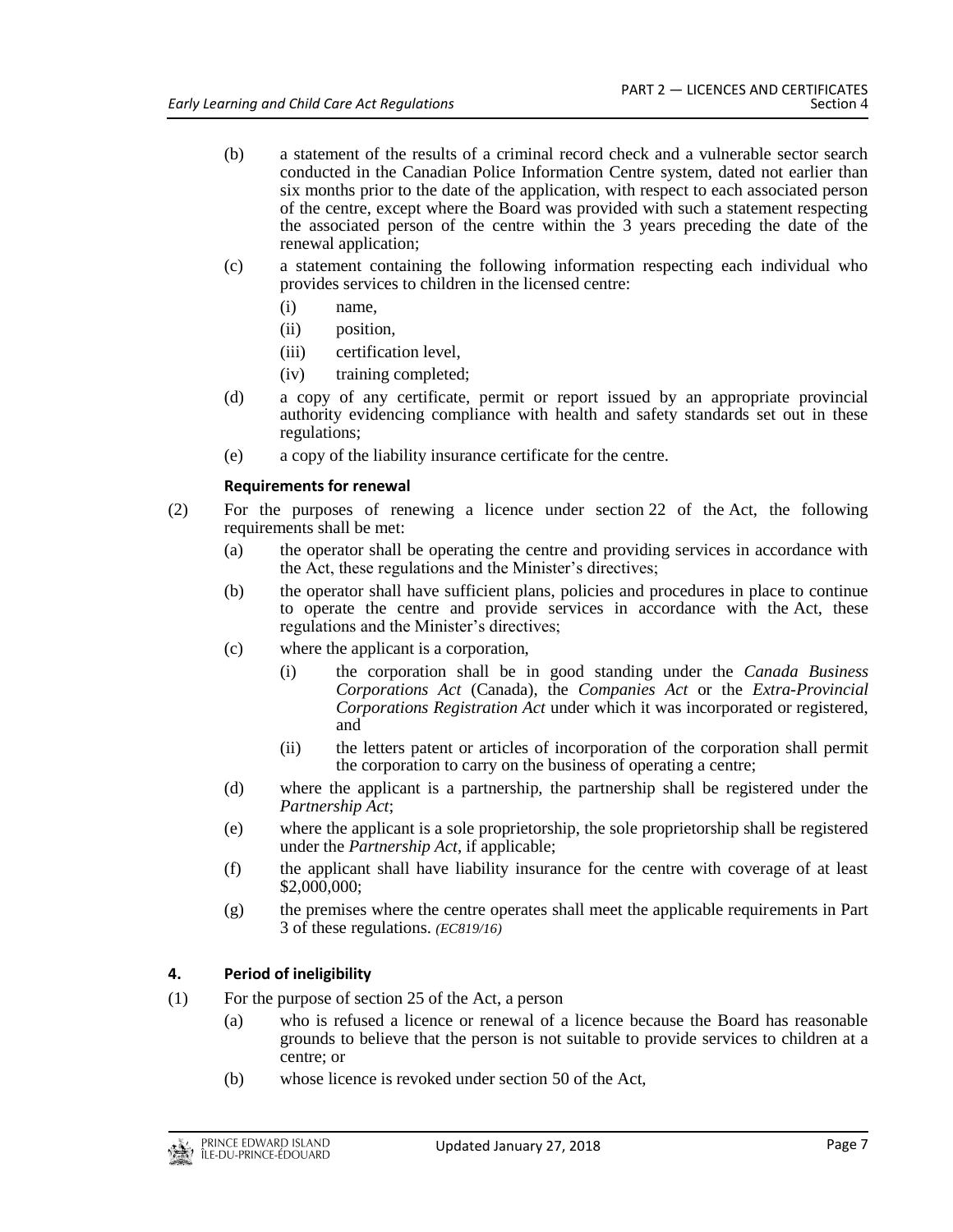is not eligible to apply for a licence for five years after the refusal or revocation, as the case may be.

## *Idem*

(2) For the purpose of section 25 of the Act, a person who

- (a) is refused a licence or renewal of a licence for a reason other than the one referred to in clause  $(1)(a)$ ; or
- (b) is associated with a person referred to in subsection (1) or clause (a),

is not eligible to apply for a licence for 30 days after the refusal or revocation, as the case may be. *(EC819/16)*

# **Modification of Licence**

# **5. Application to modify category of licence or services**

- (1) The operator of a licensed centre may apply to the Board, in the form required by the Board, to modify
	- (a) the category of centre operated under the licence for the licensed centre; or
	- (b) the services to be provided at the licensed centre.

## **Documents and fee**

- (2) An application made under subsection (1) shall be accompanied by the following:
	- (a) an updated business plan for the licensed centre;
	- (b) an updated service plan referred to in clause  $2(2)(b)$ ;
	- (c) where the floor plan of the licensed centre has been altered since a copy was last submitted to the Board, an updated floor plan;
	- (d) a copy of the liability insurance certificate for the licensed centre;
	- (e) documentation confirming that the property on which the centre will operate is zoned for the operation of the modified category of centre, if applicable, in accordance with any applicable municipal bylaws;
	- (f) the application fee set out in the Schedule.

# **Board may modify**

- (3) Subject to subsection (4) and on receiving the application, documents and fee required under subsections (1) and (2), the Board may
	- (a) modify the category of licensed centre operated under the licence if the Board is satisfied that
		- (i) the licensed centre fits within the modified category as defined in these regulations,
		- (ii) the operator has sufficient plans, policies and procedures in place to operate, and provide services of, a modified category of centre in accordance with the Act, these regulations and the Minister's directives,
		- (iii) the premises where the modified category of licensed centre will operate meet the applicable requirements under Part 3 of these regulations, and
		- (iv) the operator has liability insurance with coverage of at least \$2,000,000 for the new category of centre; or

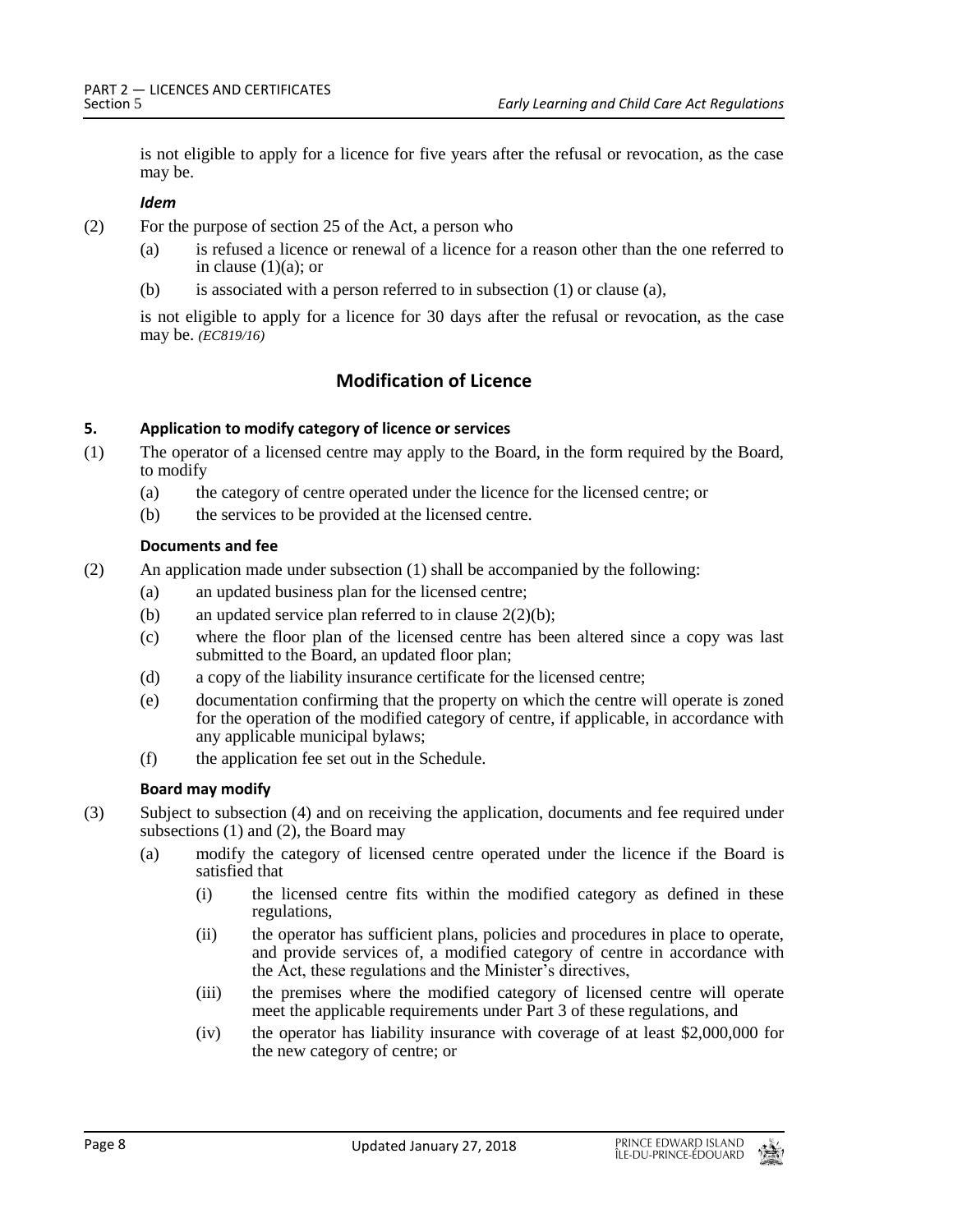- (b) approve a modification in the services provided at the licensed centre if the Board is satisfied that
	- (i) the modified services to be provided at the licensed centre meet the requirements of the Act, these regulations and the Minister's directives,
	- (ii) the operator has sufficient plans, policies and procedures in place to provide the modified services in accordance with the Act, these regulations and the Minister's directives, and
	- (iii) the operator has liability insurance for the licensed centre that covers the provision of the modified services.

# **Refusal to modify**

- (4) The Board may refuse to modify the category of licensed centre operated under the licence or to approve a modification in the services provided at the licensed centre in any of the following circumstances:
	- (a) the Board is not satisfied that the applicable requirements in subsection (3) have been met;
	- (b) the Board has reasonable grounds to believe that the operator has knowingly made a false statement in the application or accompanying documents;
	- (c) the Board has reasonable grounds to believe that, in the geographic area where the licensed centre operates, the available capacity in existing licensed centres meets or exceeds the demand for services in the category of licensed centre if modified, or services of the type to be provided if modified. *(EC819/16)*

# **Transfer or Assignment of Licence**

# **6. Application to transfer licence**

(1) The operator of a licensed centre and a transferee or assignee may jointly apply to the Board, in the form required by the Board, for approval of the transfer or assignment of a licence by the operator to the transferee or assignee, as the case may be.

# **Documents and fee**

- (2) An application made under subsection (1) shall be accompanied by the following:
	- (a) where the transferee or assignee intends to modify any of the items referred to in clause  $2(2)(a)$ ,  $(b)$ ,  $(c)$ ,  $(d)$ , or  $(i)$ , updated information required in those clauses with respect to the modifications and, where the Board requests, updated documents;
	- (b) where the transferee or assignee does not intend to modify any of the items referred to in clause (a), a written statement indicating this;
	- (c) a statement of the results of a criminal record check and a vulnerable sector search conducted in the Canadian Police Information Centre system, dated not earlier than six months prior to the date of the application, with respect to
		- (i) the transferee or assignee, if he or she is an individual, and
		- (ii) any associated person, if a criminal record check and a vulnerable sector search have not been done, or were carried out more than 3 years prior to the date of the application, with respect to the associated person;
	- (d) a copy of any certificate, permit or report issued within the year preceding the application by an appropriate provincial authority evidencing compliance with health and safety standards set out in these regulations;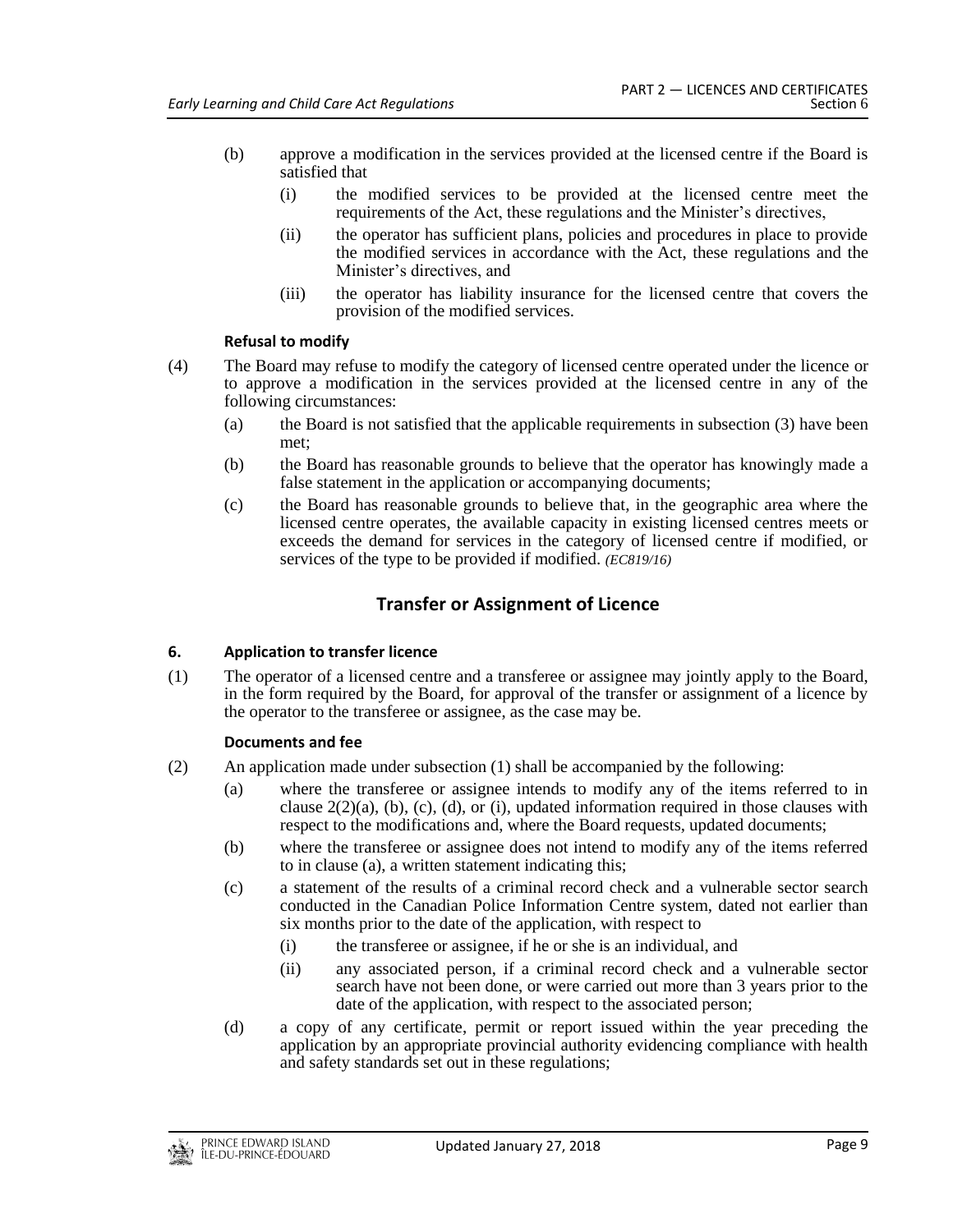- (e) a copy of the liability insurance certificate held by the transferee or assignee for the licensed centre;
- (f) if the transferee or assignee is a corporation,
	- (i) a statement of the corporate status of the corporation, and
	- (ii) a copy of the letters patent or articles of incorporation of the corporation;
- (g) if the transferee or assignee is a partnership, a copy of a valid declaration respecting the partnership filed in accordance with section 48 the *Partnership Act*;
- (h) if the transferee or assignee is a sole proprietorship, a copy of a valid declaration filed respecting the sole proprietorship in accordance with section 53 of the *Partnership Act*, if applicable;
- (i) the application fee set out in the Schedule.

## **Approval of transfer**

- (3) Subject to subsection (4), the Board may approve the transfer or assignment of the licence by the operator to the transferee or assignee, as the case may be, if the Board is satisfied that
	- (a) the operator and the transferee or assignee have submitted the required application, prescribed documents and prescribed fee in accordance with subsections (1) and (2);
	- (b) the transferee or assignee has sufficient plans, policies and procedures in place to operate the licensed centre and provide services in accordance with the Act, these regulations and the Minister's directives;
	- (c) where the transferee or assignee is a corporation,
		- (i) the corporation is in good standing under the *Canada Business Corporations Act* (Canada), the *Companies Act* or the *Extra-Provincial Corporations Registration Act* under which it was incorporated or registered, and
		- (ii) the letters patent or articles of incorporation of the corporation permit the corporation to carry on the business of operating a centre;
	- (d) where the transferee or assignee is a partnership, the partnership is registered under the *Partnership Act*;
	- (e) where the transferee or assignee is a sole proprietorship, the sole proprietorship is registered under the *Partnership Act*, if applicable;
	- (f) the transferee or assignee has liability insurance for the licensed centre with coverage of at least \$2,000,000;
	- (g) the premises where the licensed centre operates continues to meet the applicable requirements in Part 3 of these regulations.

# **Refusal to approve transfer or assignment**

- (4) The Board may refuse to approve the transfer or assignment of the licence by the operator to the transferee or assignee, as the case may be, in any of the following circumstances:
	- (a) the Board is not satisfied that the requirements in subsection (3) have been met;
	- (b) the Board has reasonable grounds to believe that the transferee or assignee knowingly made a false statement in the application or accompanying documents;
	- (c) the Board has reasonable grounds to believe that the transferee or assignee or an associated person of the licensed centre is not suitable to have contact with children receiving services at the licensed centre. *(EC819/16)*

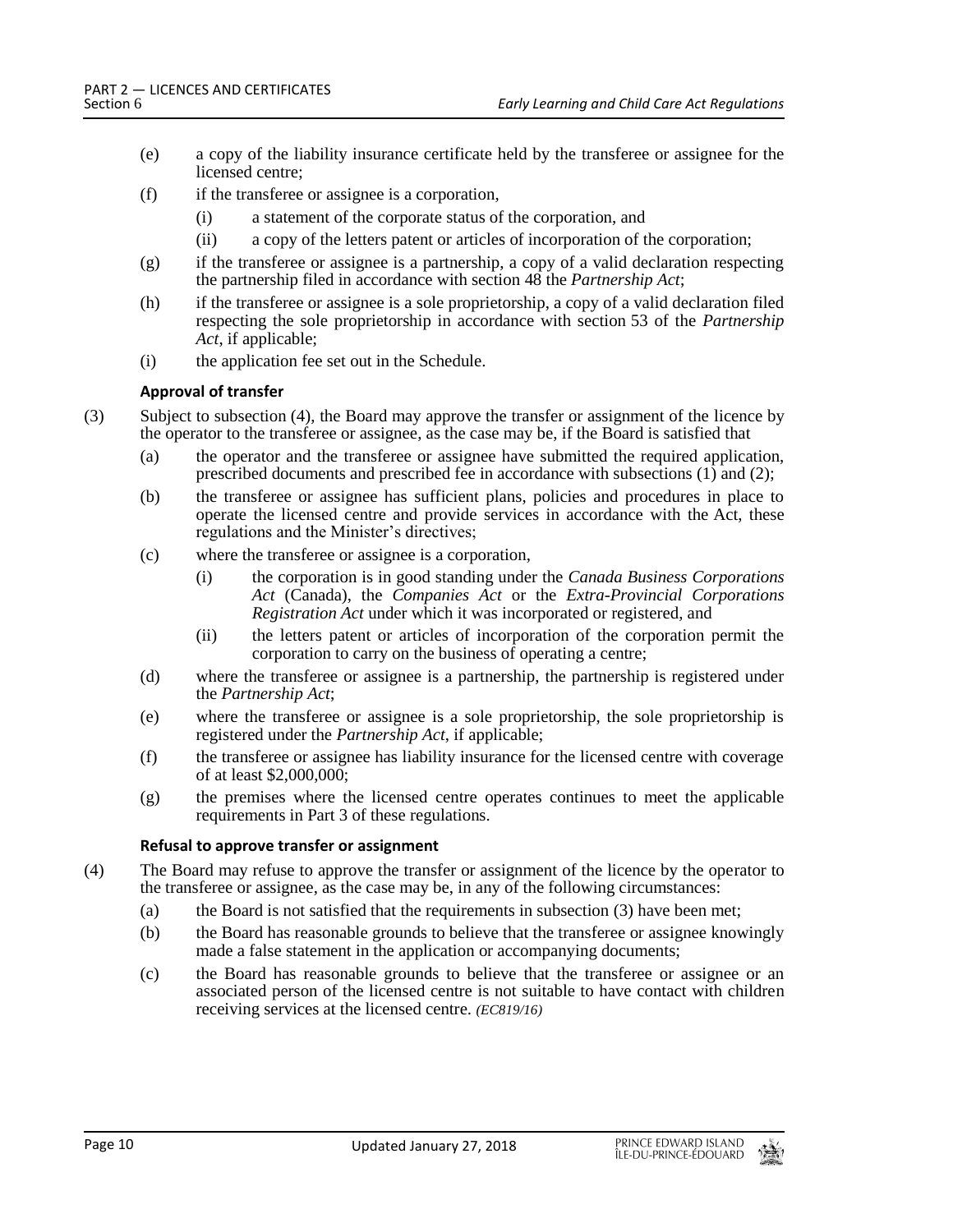# **Notice and Review**

# **7. Notice of refusal**

(1) Where the Board refuses to modify a licence under section 5 or approve the transfer or assignment of a licence under section 6, section 52 of the Act applies with respect to providing notice of the refusal to the applicant or applicants, with any modifications that are necessary.

#### **Request for review**

(2) An operator may request that the Appeal Board review a decision of the Board to refuse to modify a licence.

#### *Idem*

(3) An operator or a transferee or assignee may request that the Appeal Board review a decision of the Board to refuse to approve the transfer or assignment of a licence.

# **Application of Act**

(4) Sections 58 and 59 of the Act apply with respect to a request made under subsection (2) or (3), with any modifications that are necessary. *(EC819/16)*

# **Application for Certificate**

# **8. Certificate levels**

- (1) The following levels of certificate are prescribed:
	- (a) family home child care provider certificate;
	- (b) school-age child care provider certificate;
	- (c) early childhood educator I certificate;
	- (d) early childhood educator II certificate;
	- (e) early childhood educator III certificate;
	- (f) inclusion support assistant certificate;
	- (g) early childhood supervisor certificate;
	- (h) early childhood director certificate.

#### **Multiple certificates**

(2) A person may hold more than one level of certificate.

#### **Required documents**

- (3) An application for a certificate shall be accompanied by the following documents:
	- (a) a statement of the results of a criminal record check and a vulnerable sector search respecting the applicant, conducted in the Canadian Police Information Centre system, dated not earlier than six months prior to the date of the application;
	- (b) official transcripts confirming the applicant meets the educational requirements in section 9, as applicable;
	- (c) where the applicant is applying for an early childhood supervisor certificate or an early childhood director certificate, written confirmation that the applicant has the experience required in section 9, as applicable;
	- (d) written confirmation that the applicant is entitled to work in Canada. *(EC819/16)*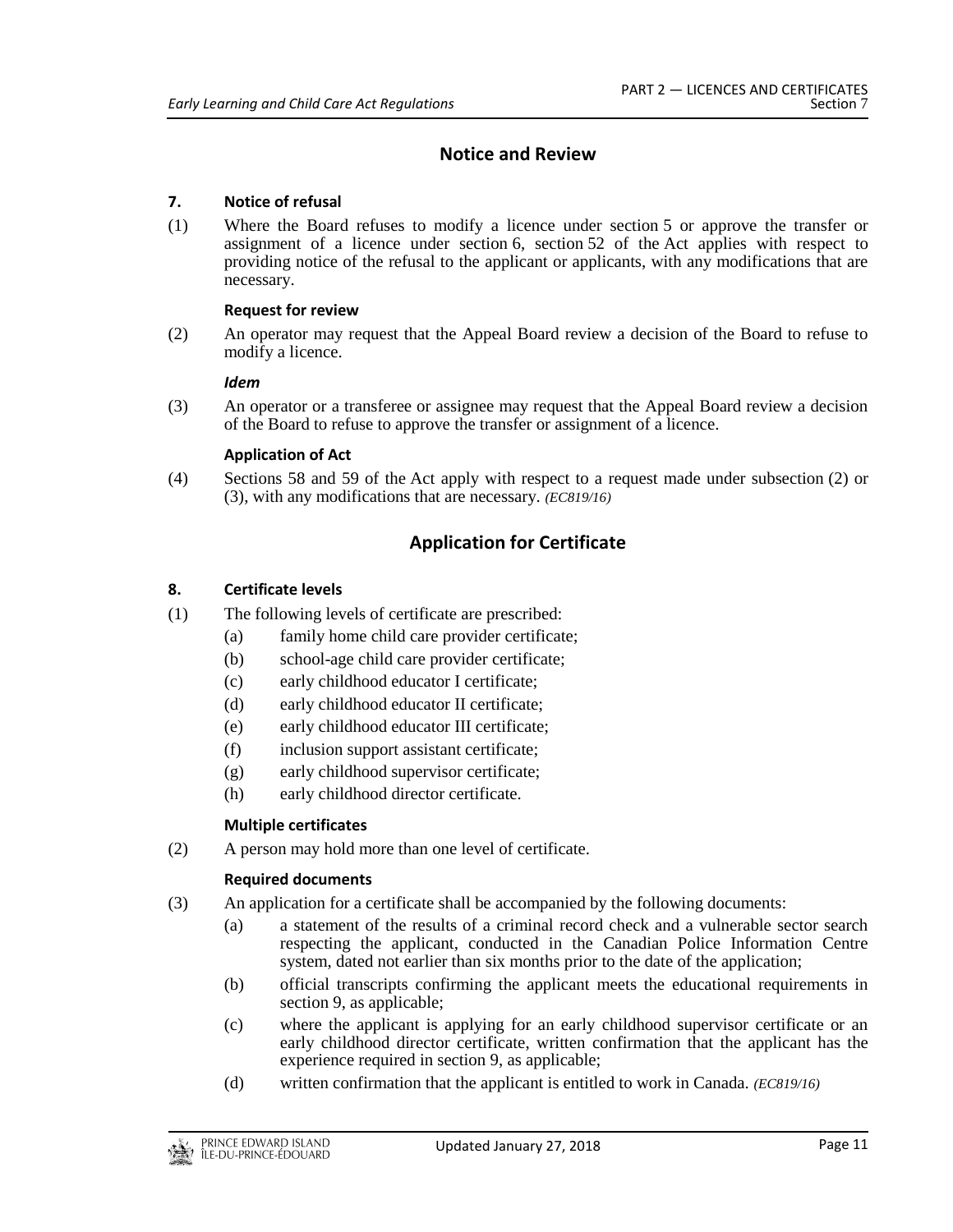### **9. Family home child care provider**

(1) An applicant for a family home child care provider certificate shall have successfully completed a 30-hour course related to the care and education of infants and preschoolers, approved by the Board.

#### **School-age child care provider**

(2) An applicant for a school-age child care provider certificate shall have successfully completed a 30-hour course related to the care and education of school-age children, approved by the Board.

#### **Early childhood educator I**

- (3) An applicant for an early childhood educator I certificate shall have successfully completed a 30-hour course, approved by the Board, in each of the following subject areas:
	- (a) child growth and development;
	- (b) child guidance;
	- (c) early childhood pedagogy.

#### **Early childhood educator II**

(4) An applicant for an early childhood educator II certificate shall have successfully completed a one-year certificate program in early childhood care and education, approved by the Board.

#### **Early childhood educator III**

(5) An applicant for an early childhood educator III certificate shall have successfully completed a two-year diploma program, or a degree program, in early childhood care and education, approved by the Board.

#### **Inclusion support assistant**

(6) An applicant for an inclusion support assistant certificate shall have successfully completed a one-year certificate program or two-year diploma program in early years studies, early childhood care and education, or human services, approved by the Board.

#### **Early childhood supervisor**

- (7) An applicant for an early childhood supervisor certificate shall have
	- (a) successfully completed
		- (i) a two-year diploma program or a degree program in early childhood care and education, approved by the Board, or
		- (ii) a degree program in child and family studies, which includes credit for a two-year diploma program in early childhood care and education, approved by the Board; and
	- (b) obtained at least 3,900 hours of experience providing services to children while holding a certificate or an equivalent authorization issued in the jurisdiction where the services were provided.

#### **Early childhood director**

- (8) An applicant for an early childhood director certificate shall have
	- (a) successfully completed
		- (i) a degree program in early childhood care and education, approved by the Board,

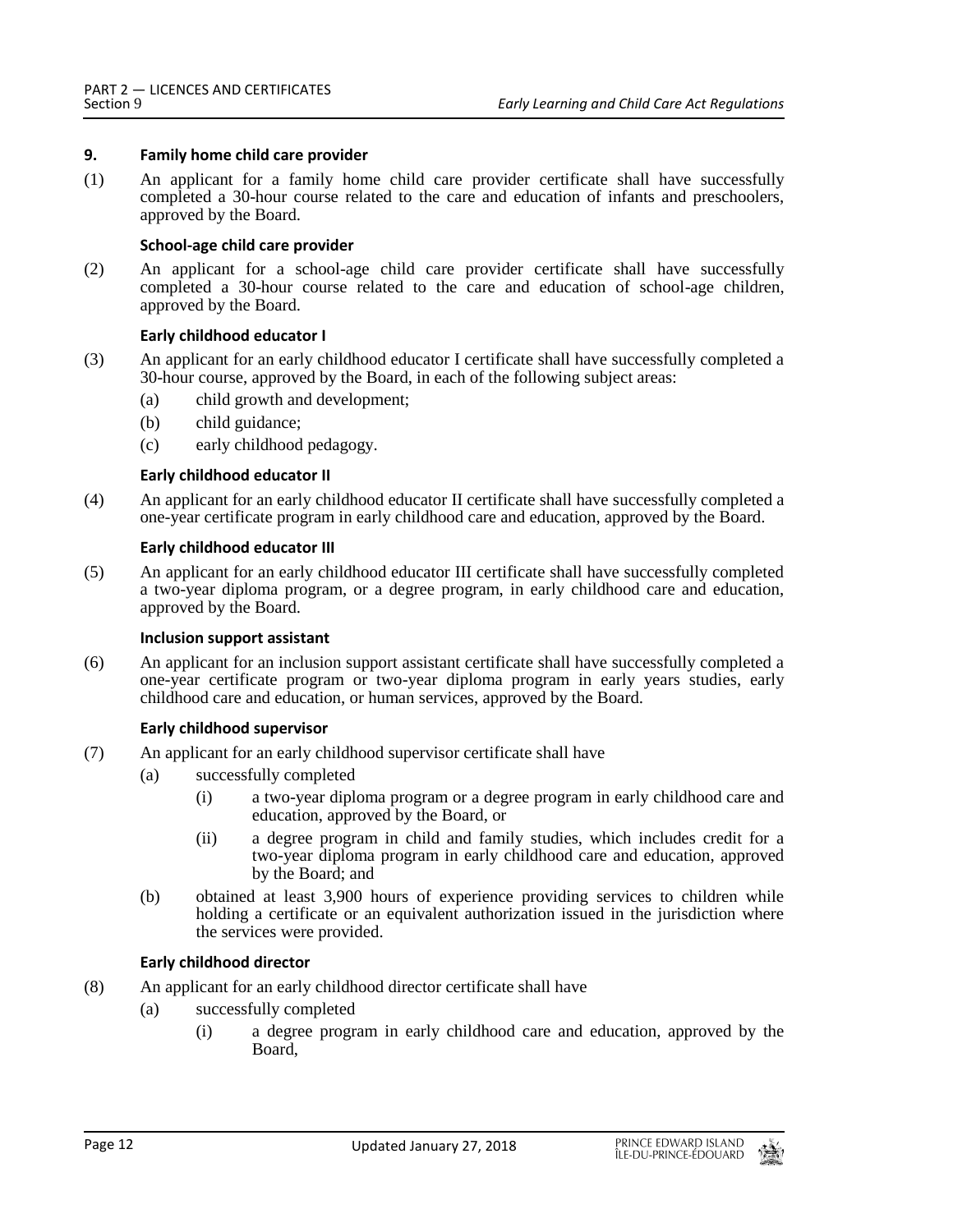- (ii) a degree program in child and family studies, which includes credit for a two-year diploma program in early childhood care and education, approved by the Board, or
- (iii) a one-year certificate program in early childhood care and education, approved by the Board, and a degree program that, in the opinion of the Board, is related to early childhood care and education; and
- (b) obtained at least 9,750 hours of experience providing services to children at an early childhood centre or preschool centre, a Type I facility under the former Act or an equivalent type of centre licensed under the laws of another jurisdiction, while holding a certificate or an equivalent authorization issued in the jurisdiction where the services were provided. *(EC819/16)*

# **Renewal of Certificate**

## **10. Required documents**

- (1) For the purpose of subsection 33(2) of the Act, an application to renew a certificate shall be accompanied by
	- (a) where the criminal record check and the vulnerable sector search referred to in clause  $8(3)(a)$  respecting the certificate holder were carried out more than 3 years prior to the date of the renewal application, a statement of the results of a criminal record check and a vulnerable sector search respecting the certificate holder, conducted in the Canadian Police Information Centre system, dated not earlier than six months prior to the date of the application; and
	- (b) written confirmation that the certificate holder has met the continuing education requirement set out in subsection (2).

#### **Continuing education**

(2) To renew a certificate, the certificate holder shall have successfully completed 45 hours of continuing education, approved by the Board, in the three years preceding the application to renew his or her certificate. *(EC819/16)*

# **APPEAL BOARD**

#### **11. Appointment**

- (1) The Minister shall appoint the following persons as an Appeal Board:
	- (a) an individual who is a member, in good standing, of the Law Society of Prince Edward Island, who shall be the Chair;
	- (b) two individuals with experience, or an interest, in early childhood care and education.

#### **Term of office**

(2) The term of office for a member of the Appeal Board is three years and a member may be *re*-appointed, but may not serve more than two consecutive terms.

#### **Remuneration**

(3) Members of the Appeal Board shall receive such remuneration and be entitled to be reimbursed for such expenses as the Minister may determine. *(EC819/16)*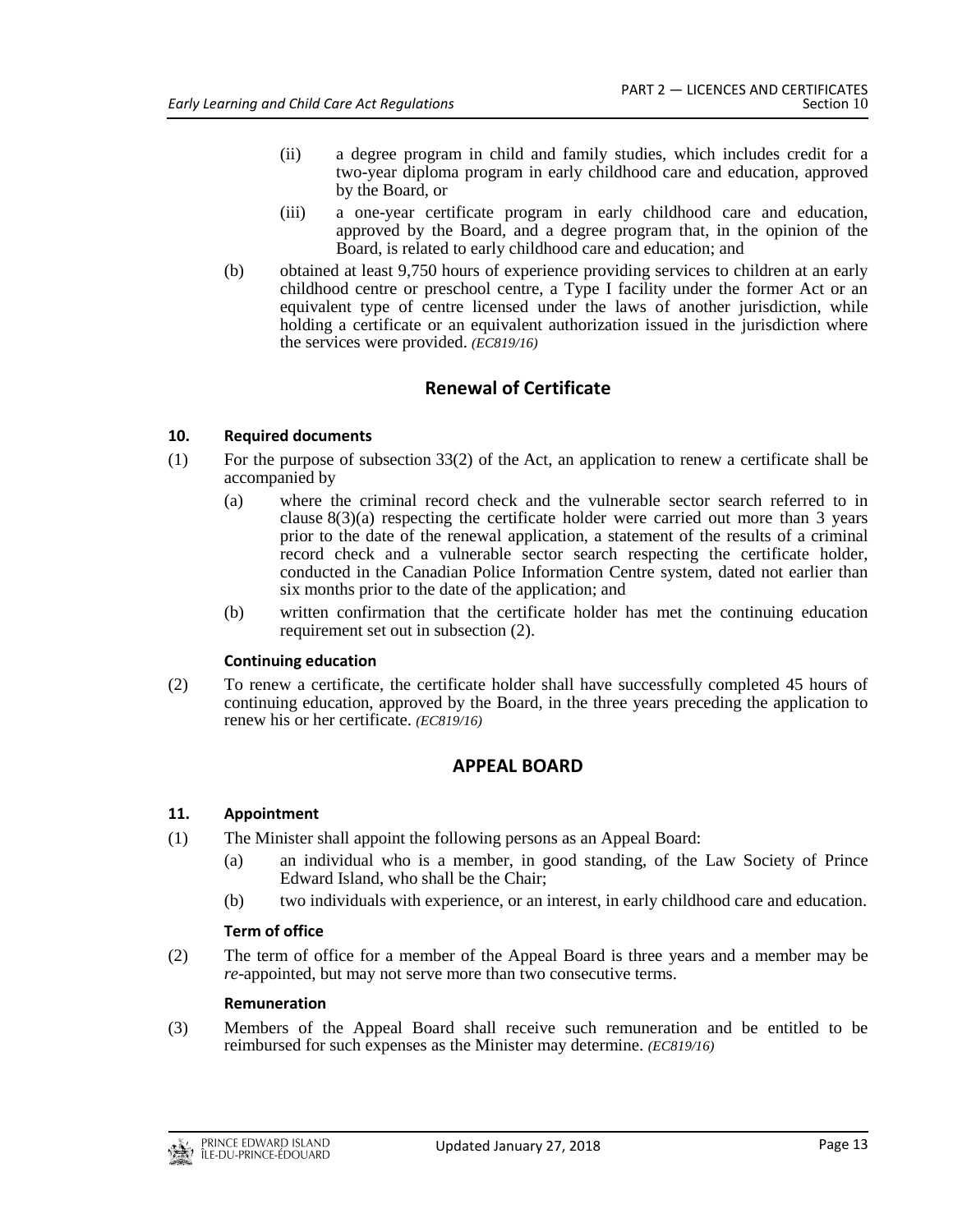### **12. Conduct of review**

The Appeal Board may retain any legal or other assistance that it considers necessary for the purpose of reviewing a decision of the Board. *(EC819/16)*

### **13. Notice of decision**

(1) The Appeal Board shall serve written notice of a decision on a review and the reasons for the decision on the appellant and the Board.

## **Decision final**

(2) A decision of the Appeal Board on a review is final. *(EC819/16)*

# **PART 3 — EARLY LEARNING AND CHILD CARE CENTRES**

# **Requirements for Services**

#### **14. Services to meet needs of children**

The operator of a licensed centre shall provide services that are in keeping with the physical, social, intellectual, language, creative and emotional needs of children receiving services at the licensed centre. *(EC819/16)*

#### **15. Child discipline**

- (1) The operator of a licensed centre shall, with respect to children receiving services at the licensed centre, develop and post behaviour management policies that
	- (a) demonstrate a positive approach to behaviour management and guidance;
	- (b) require behaviour management to be reasonable in accordance with the circumstances and age of the child; and
	- (c) prohibit physical punishment, verbal or emotional abuse and denial of necessities.

# **Communication of policies**

- (2) The operator of a licensed centre shall ensure that the behaviour management policies of the licensed centre are communicated to
	- (a) parents of children receiving services at the licensed centre; and
	- (b) staff members of the licensed centre.

#### **Compliance with policies**

(3) The operator of a licensed centre shall ensure that the staff members of the licensed centre comply with the behaviour management policies of the licensed centre.

#### **Prohibitions**

- (4) The operator of a licensed centre shall ensure that, with respect to children receiving services at the licensed centre, no staff member or other associated person, at any time,
	- (a) inflicts or causes to be inflicted on a child any form of physical punishment, verbal or physical degradation or emotional deprivation;
	- (b) denies or threatens to deny a child any basic necessity;
	- (c) uses or permits the use of any form of

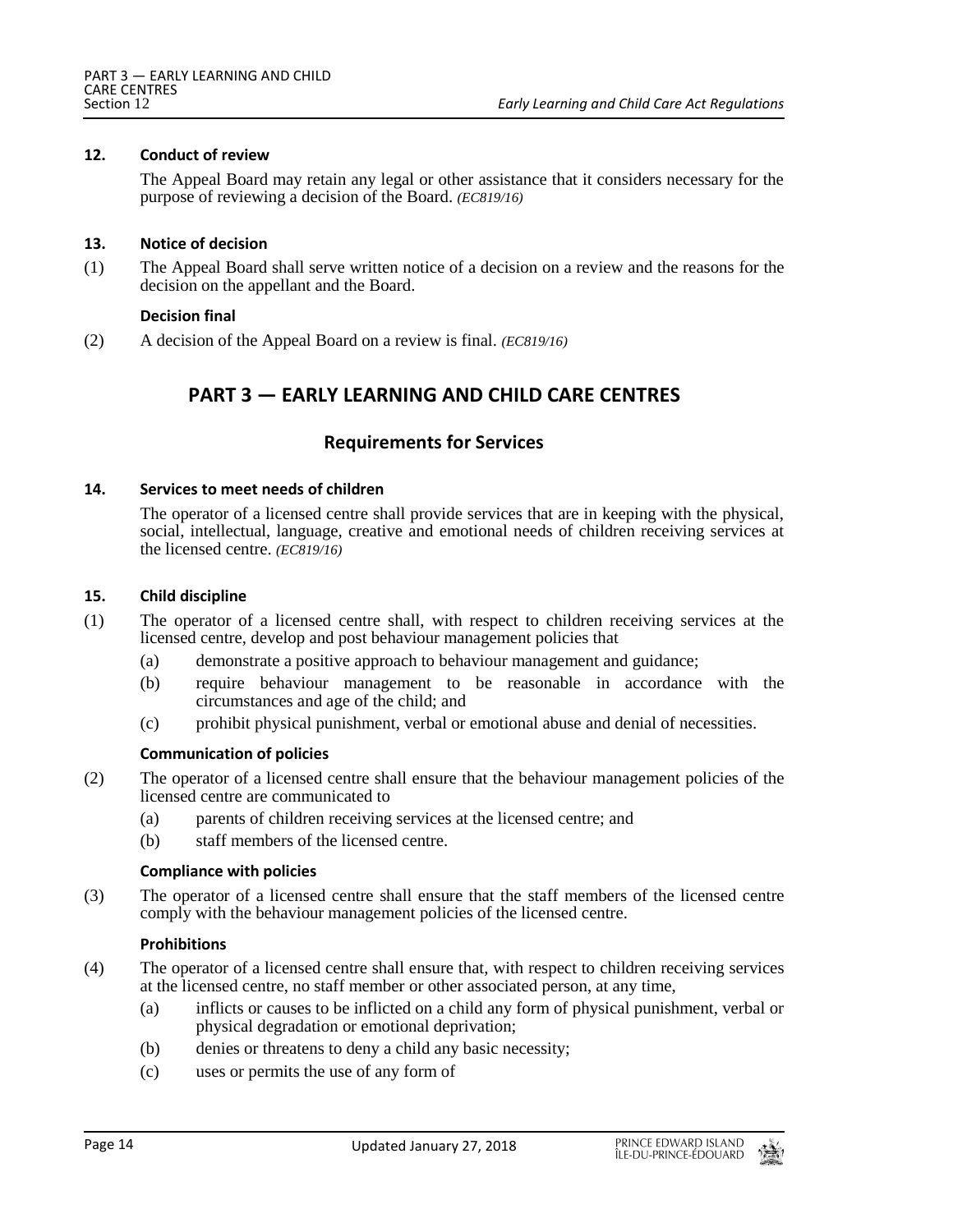- (i) confinement or isolation of a child, or
- (ii) physical restraint of a child, except where
	- (A) physical restraint is necessary to prevent imminent bodily harm to the child or another person, and
	- (B) less restrictive forms of intervention are not practicable or effective. *(EC819/16)*

## **16. Daily schedule**

The operator of a licensed centre shall post, in an area visible to parents, a daily schedule for the licensed centre that includes time for meals, rest or quiet play, and outdoor activity. *(EC819/16)*

## **17. Off-site activity**

- (1) No operator of a licensed centre shall take a child receiving services at the licensed centre, or permit a child receiving services at the licensed centre to be taken by a staff member or other associated person, to an activity off the premises of the licensed centre unless a parent of the child
	- (a) has been advised of the activity, including the transportation and supervision arrangements with respect to the activity; and
	- (b) has consented in writing to the participation of the child in the activity.

## **Transportation of child in private vehicle**

- (2) For the purposes of section 38 of the Act, where the operator of a licensed centre transports or provides for the transportation of a child receiving services at the centre in a private passenger vehicle, the operator shall ensure that, in accordance with the *Highway Traffic Act* R.S.P.E.I. 1988, Cap. H-5,
	- (a) the child is seated and secured by a restraint system;
	- (b) the vehicle is inspected; and
	- (c) the driver of the vehicle has a valid driver's licence. *(EC819/16)*

# **Number of Children**

#### **18. Maximum number of children**

(1) The maximum number of children to whom an operator may provide services at a licensed centre, other than a family home centre, at one time is 80 children.

#### **Family home centre**

(2) The maximum number of children to whom an operator may provide services at a family home centre at any one time is six children, including any children of the operator. *(EC819/16; 20/18)*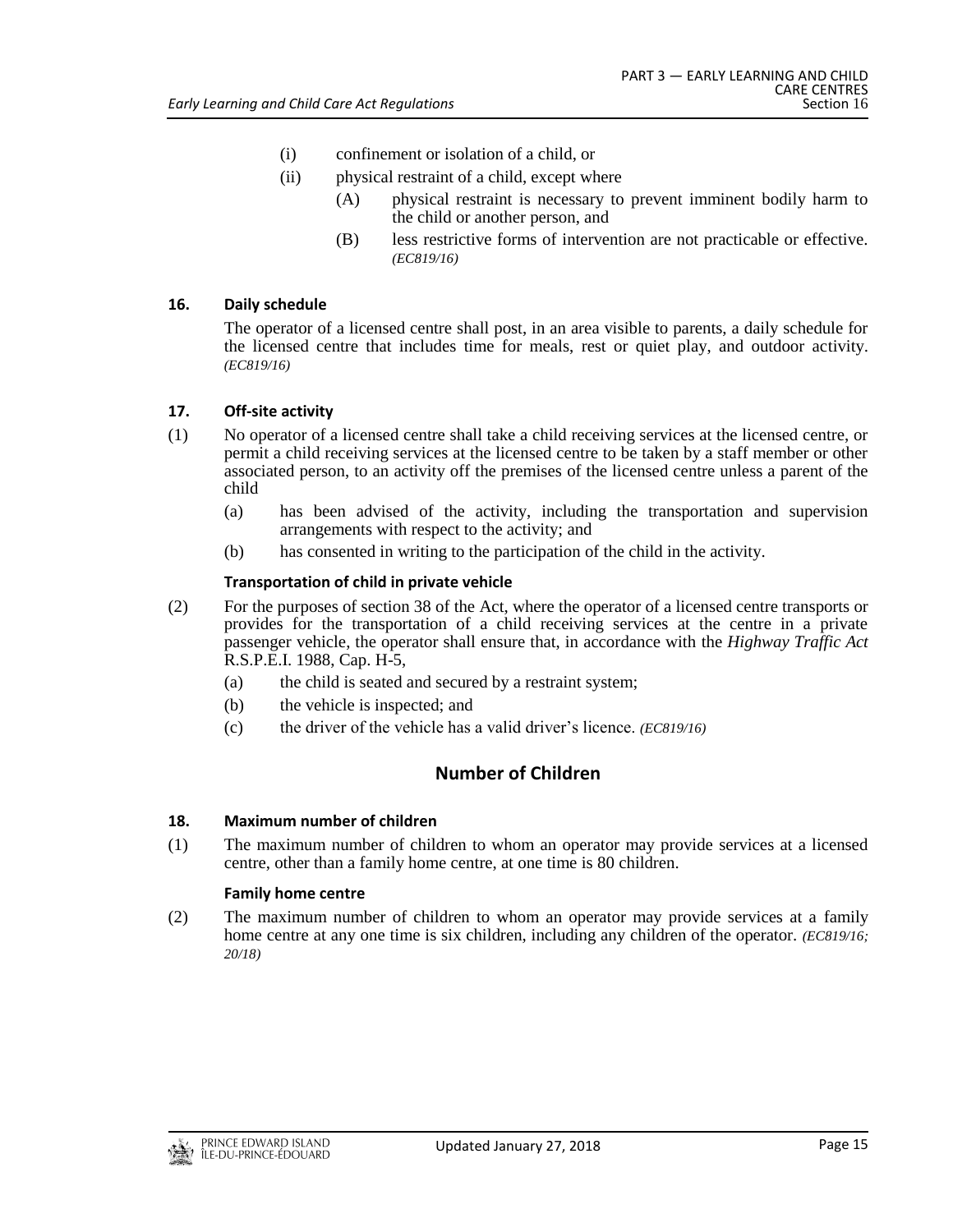# **Staffing**

#### **19. Staff member to child ratios**

(1) The operator of a licensed centre shall engage sufficient staff members at the licensed centre to ensure the following minimum staff member to child ratios are met while children are receiving services indoors and outdoors respectively:

| Age of Child                | Indoor | Outdoor |
|-----------------------------|--------|---------|
|                             | Ratio  | Ratio   |
| Under 22 months             | 1:3    | 1:3     |
| 22 months $-3$ years        | 1:5    | 1:7     |
| Over 3 years – school entry | 1:10   | 1:15    |
| School-age                  | 1:15   | 1:22    |

#### **Group size**

(2) Subject to subsection (3), the operator of a licensed centre shall ensure that the maximum group size for infants receiving services at the licensed centre is six infants.

#### **Exception**

(3) The maximum group size for infants in a licensed centre may exceed six infants for a period not exceeding 25% of the time that the infants receive services in the licensed centre daily, provided that the group includes preschool or school-age children.

#### **Supervision**

(4) The operator of a licensed centre shall ensure that every child receiving services at the licensed centre is supervised at all times. *(EC819/16)*

#### **20. Staff qualifications**

- (1) The operator of a licensed centre shall ensure that every staff member at the licensed centre
	- (a) is at least 18 years of age;
	- (b) provides to the operator a criminal record check and a vulnerable sector search respecting the staff member, conducted in the Canadian Police Information Centre system, dated not earlier than six months prior to the date it is provided,
		- (i) within eight weeks of commencing to provide services at the licensed centre, and
		- (ii) at least every three years after that date; and
	- (c) has emergency first aid certification approved by the Board.

#### **Unsupervised access**

- (2) The operator of a licensed centre shall ensure that no staff member has unsupervised access to a child receiving services at the licensed centre unless
	- (a) the staff member has complied with clause  $(1)(b)$ ; and
	- (b) the Board has no reasonable grounds to believe that the staff member is not suitable to have contact with children receiving services at the centre. *(EC819/16)*

#### **21. Staffing requirements – family home centre**

(1) The operator of a family home centre shall ensure that the licensed centre is staffed with at least one of the following certificate holders:

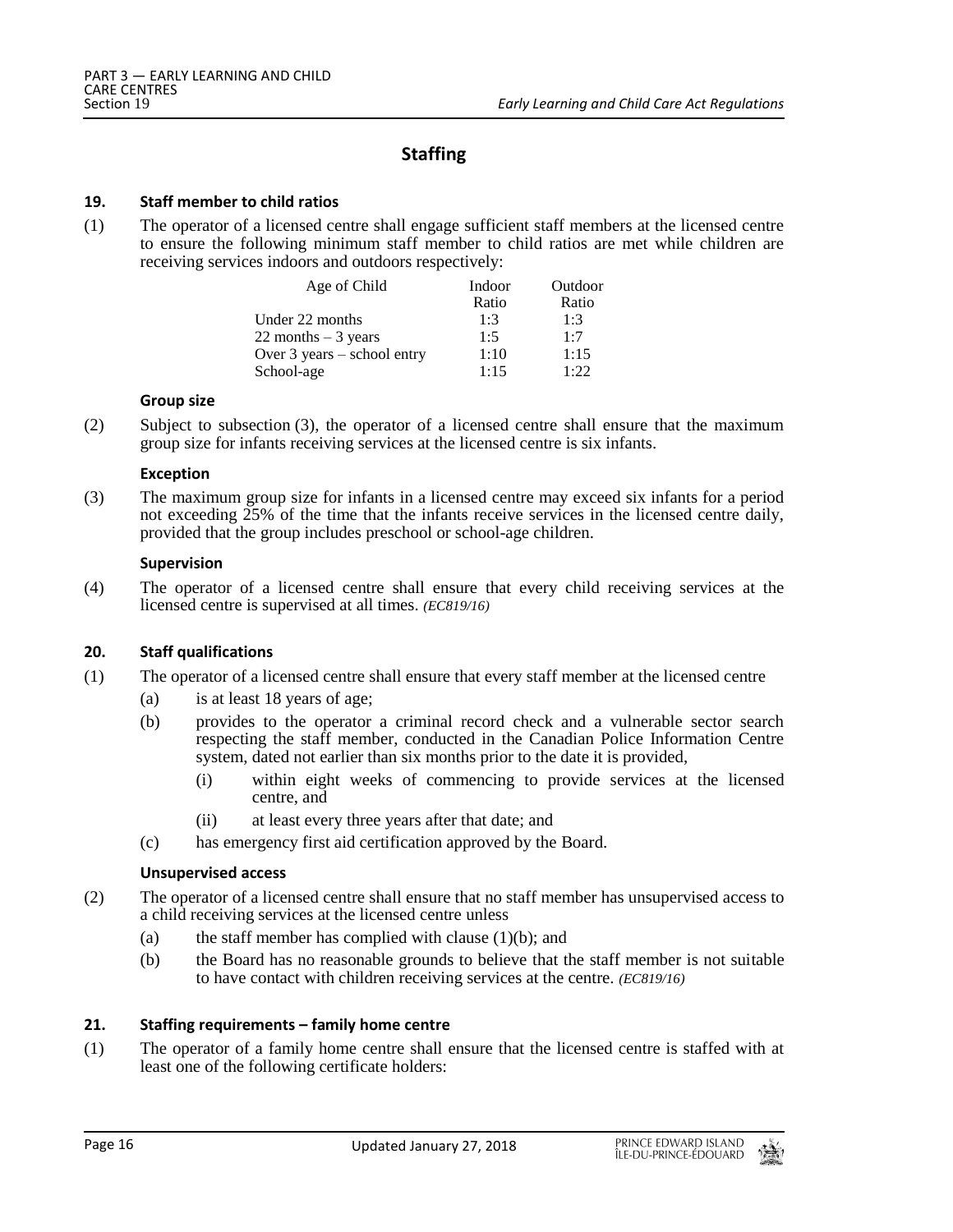- (a) a family home child care provider;
- (b) an early childhood educator I;
- (c) an early childhood educator II;
- (d) an early childhood educator III;
- (e) an early childhood supervisor;
- (f) an early childhood director.

# **Staffing requirements – school-age child centre**

- (2) The operator of a school-age child centre shall ensure that the licensed centre is staffed with
	- (a) at least one of the following certificate holders:
		- (i) a school-age child care provider,
		- (ii) an early childhood educator I,
		- (iii) an early childhood educator II,
		- (iv) an early childhood educator III,
		- (v) an early childhood supervisor,
		- (vi) an early childhood director; and
	- (b) at least one other certificate holder referred to in clause (a), if additional staff members are required to comply with the staff member to child ratios set out in subsection 19(1). *(EC819/16)*

# **22. Staffing requirements – preschool centre or early childhood centre**

- (1) The operator of a preschool centre or an early childhood centre shall ensure that the licensed centre is staffed with
	- (a) at least one early childhood supervisor or early childhood director; and
	- (b) at least one of the following certificate holders, if additional staff members are required to comply with the staff member to child ratios set out in subsection 19(1):
		- (i) an early childhood educator II,
		- (ii) an early childhood educator III,
		- (iii) an early childhood supervisor,
		- (iv) an early childhood director.

# **Temporary replacement of supervisor or director**

- (2) The early childhood supervisor or early childhood director responsible for the day-to-day operations at a preschool centre or an early childhood centre shall designate one of the following certificate holders to assume his or her responsibilities during his or her absence from the licensed centre:
	- (a) an early childhood educator II;
	- (b) an early childhood educator III;
	- (c) an early childhood supervisor;
	- (d) an early childhood director.

# **Limit on Supervisor absence**

(3) No operator shall operate a preschool centre or an early childhood centre for more than four consecutive weeks without either an early childhood supervisor or early childhood director on the premises. *(EC819/16)*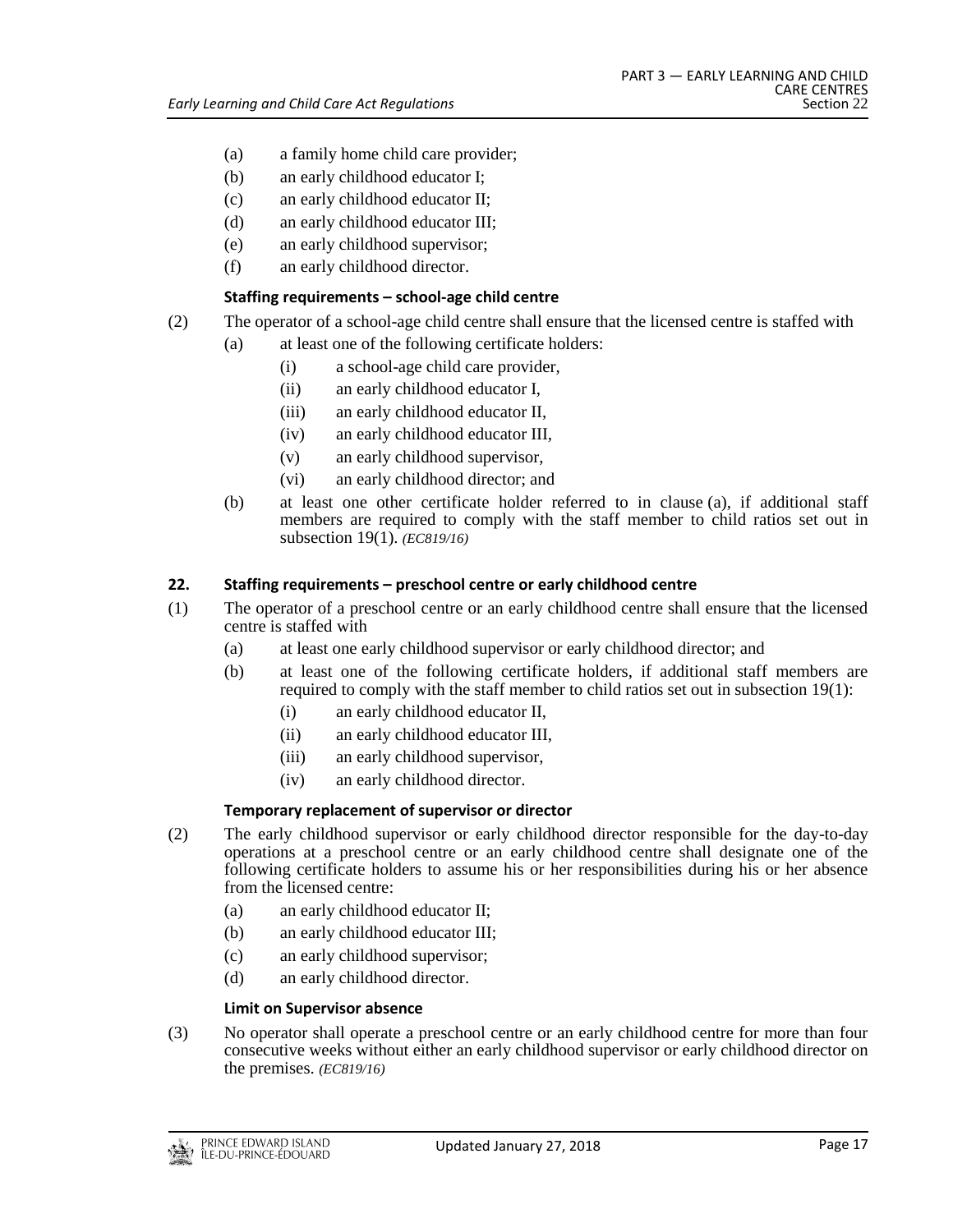#### **23. Exemption**

- (1) On the written request of an operator, the Board may exempt the operator of a licensed centre from a staffing requirement in section 21 or 22 for a specified period of time, if the Board is satisfied that the operator
	- (a) made every reasonable effort but was unable to hire a required certificate holder; and
	- (b) has a reasonable plan to meet the staffing requirement within the time period specified by the Board.

#### **Substitute**

(2) Where the Board has exempted the operator of a licensed centre from a staffing requirement under subsection (1), the operator shall not employ a person who does not hold a required certificate to provide services to children for more than eight weeks, unless the person is enrolled in a course or program acceptable to the Board to obtain the qualifications for a required certificate within the time period specified by the Board under subsection (1). *(EC819/16)*

# **Premises and Equipment**

#### **24. Layout of the centre**

The operator of a licensed centre shall, with respect to the centre, ensure that

- (a) areas used in the provision of services to children have a layout that is conducive to the effective supervision of children; and
- (b) adequate space is designated for administrative and staff needs. *(EC819/16)*

#### **25. Washroom**

(1) The licensed centre shall contain, or the operator shall have access to, washroom facilities that are, in the opinion of the Board, adequate for the number of children receiving services at the licensed centre, suitable for the use of children, conveniently located and conducive to the effective supervision of children using the washroom.

#### *Idem*

- (2) The operator of a licensed centre shall ensure that a washroom used by children receiving services at the licensed centre is, at all times,
	- (a) maintained in sanitary condition; and
	- (b) equipped with
		- (i) an adequate supply of
			- (A) toilet tissue,
			- (B) hot and cold potable water under adequate pressure,
			- (C) soap,
			- (D) single service towels in a suitable dispenser or a drying device, and
		- (ii) a waste receptacle. *(EC819/16)*

# **26. Required activity space per child**

(1) The operator of a licensed centre shall provide for children receiving services at the licensed centre

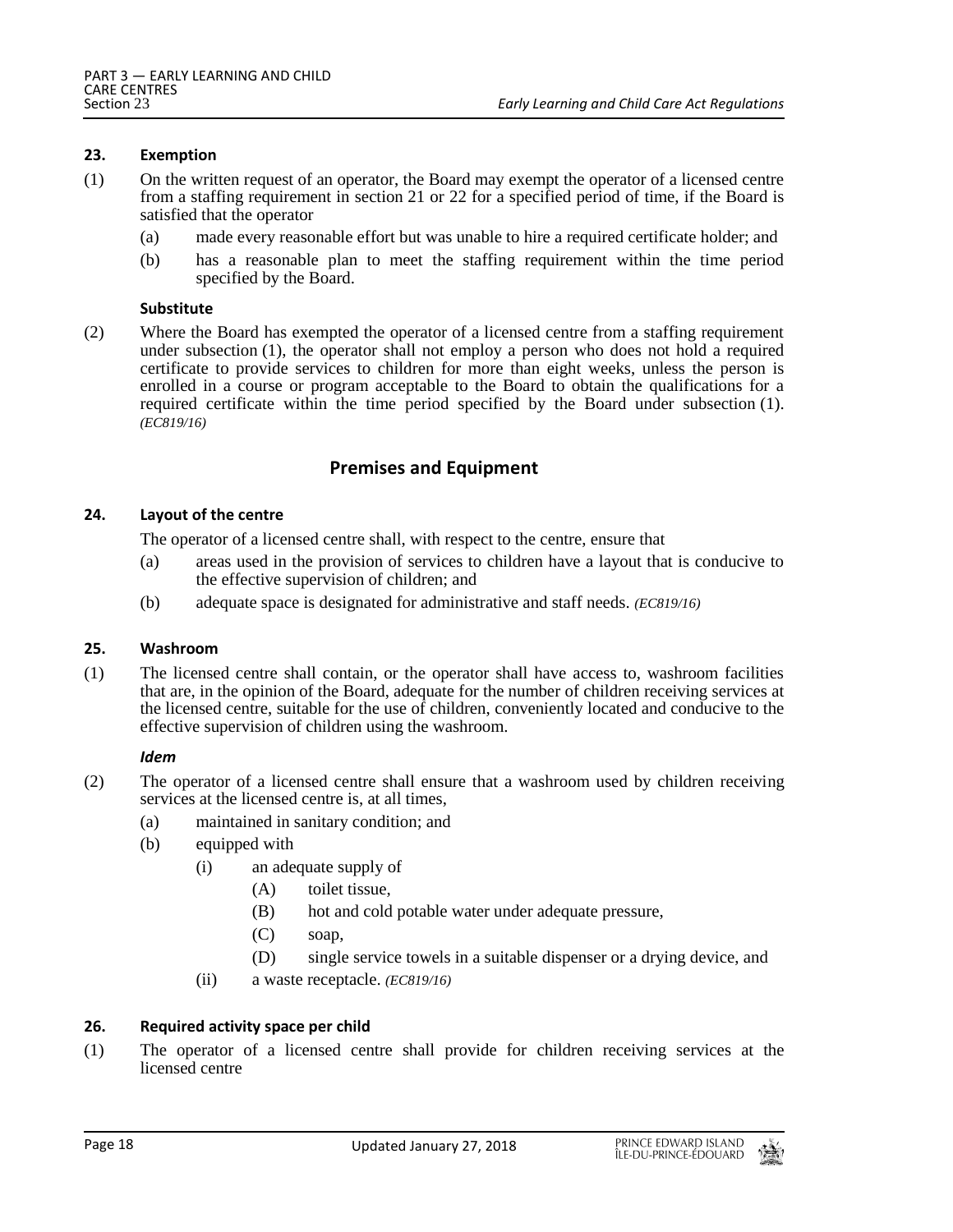- (a) a minimum of 3.5 square metres of indoor activity space per child; and
- (b) a minimum of 7 square metres of outdoor activity space per child.

### **Indoor activity space**

(2) For greater certainty, indoor activity space does not include hallways, closets, entryways, kitchens, washrooms, storage or dedicated sleep space for infants.

### **Joint use of outdoor activity space**

(3) The Board may permit an operator of a licensed centre to meet the requirements of clause (1)(b) using outdoor activity space shared with another licensed centre, provided that the outdoor activity space is not used by more than one operator at a time to provide services to children.

#### **Natural light**

(4) Subject to subsection (5), the indoor activity space at a licensed centre shall provide exposure to natural light.

## **Exception**

- (5) Subsection (4) does not apply with respect to indoor activity space at
	- (a) a school-age child care centre; or
	- (b) a licensed centre that, immediately before the coming into force of these regulations, was operated under a license issued under the former Act and regulations and was deemed to be a licensed centre on the coming into force of these regulations.

## **Outdoor activity space**

- (6) Subject to subsections (8) and (9), the outdoor activity space provided by the operator of a licensed centre shall be
	- (a) adjacent to the licensed centre; and
	- (b) securely enclosed on all sides.

#### **Secure space**

(7) Subject to subsection (9), the operator of a licensed centre shall ensure that all entrances to and exits from the outdoor activity space provided by the operator that do not lead into the interior of the licensed centre are kept closed at all times while children are using the outdoor activity space.

#### **Exemption**

- (8) Where there is no outdoor activity space available adjacent to a licensed centre, the Board may exempt the operator of the licensed centre from the requirements in clause  $(6)(a)$  if the Board is satisfied that
	- (a) the operator has outdoor activity space or outdoor activity space is available for use by children receiving services at the licensed centre within a reasonable distance from the licensed centre;
	- (b) the outdoor activity space is safely accessible by children receiving services at the licensed centre;
	- (c) potable water is safely accessible in or from the outdoor activity space by children receiving services at the licensed centre; and
	- (d) children receiving services at the licensed centre can be adequately supervised and protected in the outdoor activity space.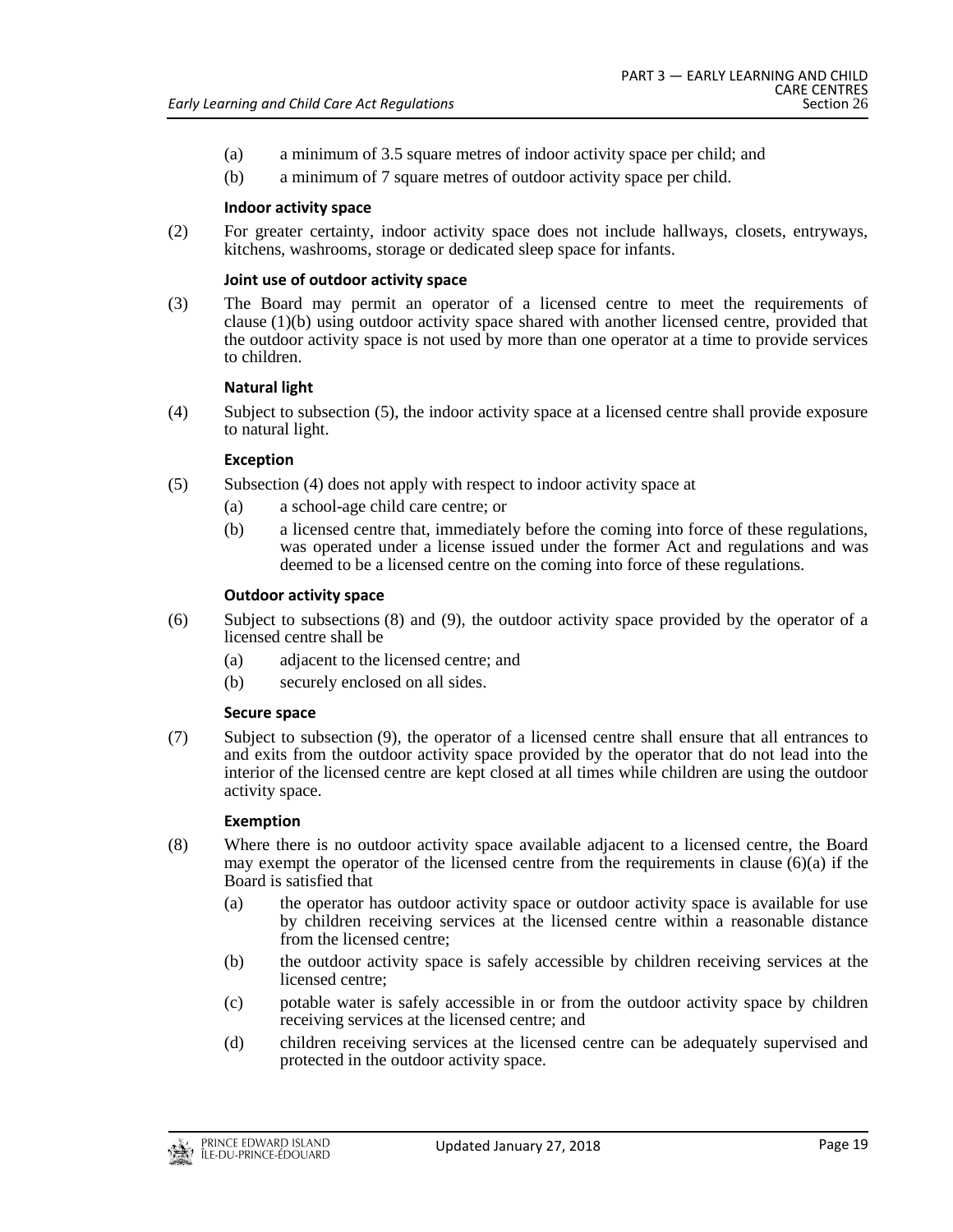#### *Idem*

(9) Where outdoor activity space adjacent to a licensed centre cannot be securely enclosed on all sides, the Board may exempt the operator of the licensed centre from the requirement in clause  $(6)(b)$  if the Board is satisfied that enclosing the outdoor activity space on all sides is not necessary to ensure the health and safety of children using the space.

#### **Retraction of exemption**

(10) The Board may retract an exemption granted under subsection (8) or (9) at any time if the Board is no longer satisfied that the requirements for the exemption are met. *(EC819/16)*

## **27. Furnishings and equipment**

The operator of a licensed centre shall ensure that

- (a) all furnishings, play equipment and toys at the licensed centre, whether indoors or outdoors,
	- (i) meet the applicable requirements of the *Canada Consumer Product Safety Act* (Canada) and the regulations made pursuant to it,
	- (ii) are cleaned and sanitized regularly and maintained in good repair, and
	- (iii) are developmentally appropriate for children receiving services at the licensed centre;
- (b) a sufficient quantity and variety of furnishings, play equipment and toys are available to children receiving services at the licensed centre;
- (c) books, toys and play equipment that support early learning and development are available to children at the licensed centre; and
- (d) each child under 12 months of age who is receiving services at the licensed centre is provided with a separate crib or alternative infant bed that meets the applicable requirements of the *Canada Consumer Product Safety Act* (Canada) and the regulations made pursuant to it. *(EC819/16)*

#### **28. Diapering**

The operator of a licensed centre shall, with respect to children receiving services at the licensed centre.

- (a) provide
	- (i) a change table, or
	- (ii) individual changing pads for each child requiring diapering;
- (b) ensure that children are diapered in an area in reasonable proximity to a washing area equipped with
	- (i) hot and cold potable water under adequate pressure,
	- (ii) single use soap in a dispenser, and
	- (iii) single service towels in a dispenser or a drying device;
- (c) ensure that staff members follow proper hand washing procedures approved by the Board when diapering children; and
- (d) ensure that staff members follow cleaning and sanitizing procedures approved by the Board for change tables or changing pads. *(EC819/16)*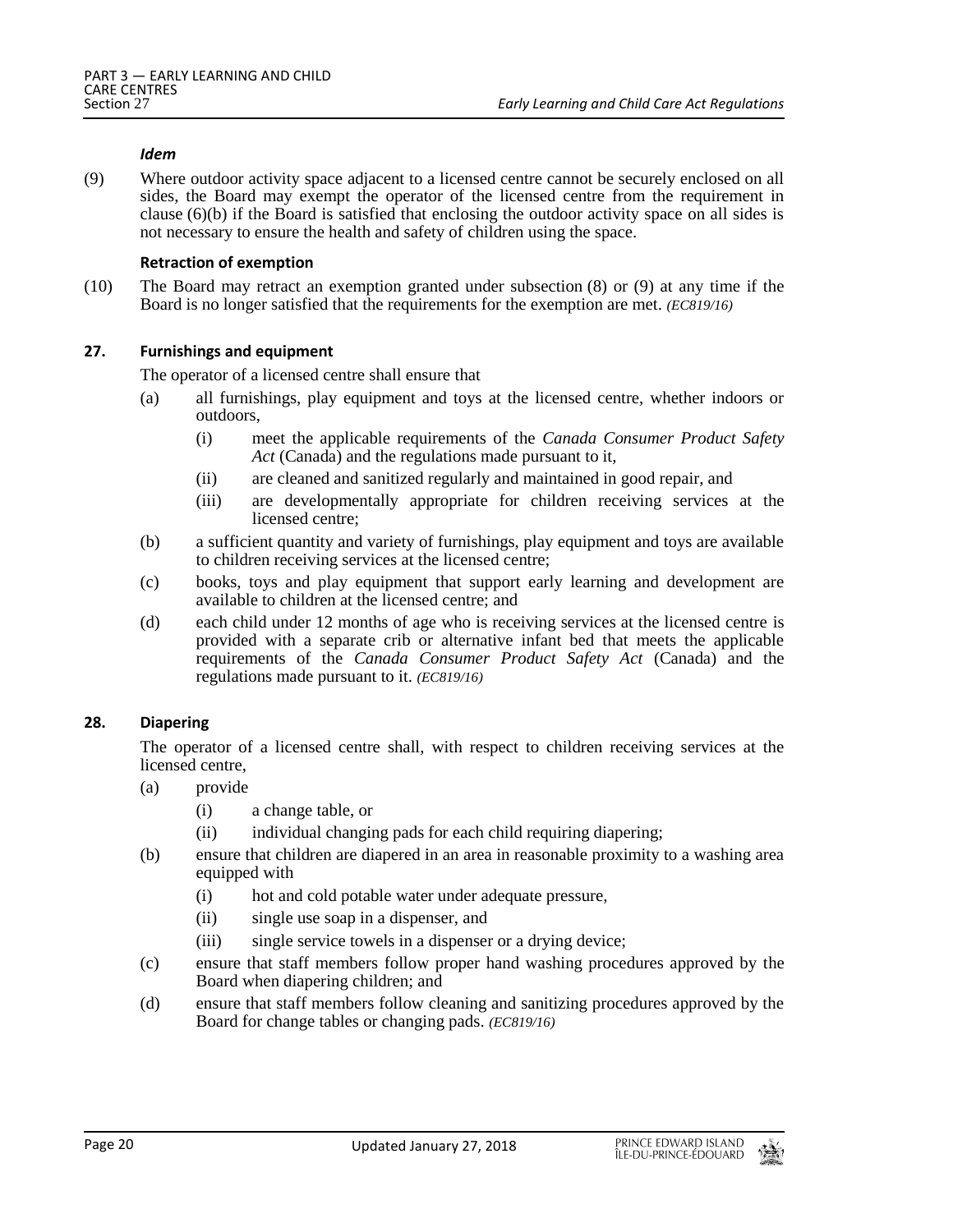# **Health and Safety**

# **29. Fire inspection**

The Board shall, prior to the commencement of the operation of a licensed centre and at least annually thereafter, request that the Fire Marshal, or an inspector, appointed under the *Fire Prevention Act* R.S.P.E.I. 1988, Cap. F-11, inspect the premises of the centre in accordance with the *Fire Prevention Act* and regulations. *(EC819/16)*

## **30. Emergency procedures**

(1) The operator of a licensed centre shall develop, and ensure that all staff members are trained to carry out, emergency procedures, including emergency evacuation procedures.

#### **Practice**

(2) The operator of a licensed centre shall require staff members to practice emergency evacuation procedures at least once a month.

#### *Idem*

(3) The operator of a licensed centre shall ensure that, where developmentally appropriate, children receiving services at the licensed centre practice emergency evacuation procedures.

#### **Replacement staff in emergency**

(4) Where only one staff member is present at a licensed centre, the operator of the centre shall ensure that another person is quickly available to replace that staff member should he or she need to be absent for an emergency. *(EC819/16)*

#### **31. Telephone**

(1) The operator of a licensed centre shall provide a telephone in working order within the centre and a cellular telephone in working order for use outside the centre.

#### *Idem*

(2) The operator of a licensed centre shall ensure that a staff member of the licensed centre carries a cellular telephone in working order with him or her during an activity off the premises or an emergency evacuation.

# **Emergency and safety contacts and procedures**

- (3) The operator of a licensed centre shall ensure that telephone numbers for the following are posted in the centre and are readily accessible:
	- (a) emergency 911;
	- (b) poison control centre;
	- (c) child protection services;
	- (d) emergency replacement staff. *(EC819/16)*

# **32. Accident or illness**

In the case of an accident or illness involving a child receiving services at a licensed centre, the operator of the licensed centre shall ensure that

- (a) medical attention is sought for the child, if necessary; and
- (b) the child's parent or emergency contact is notified. *(EC819/16)*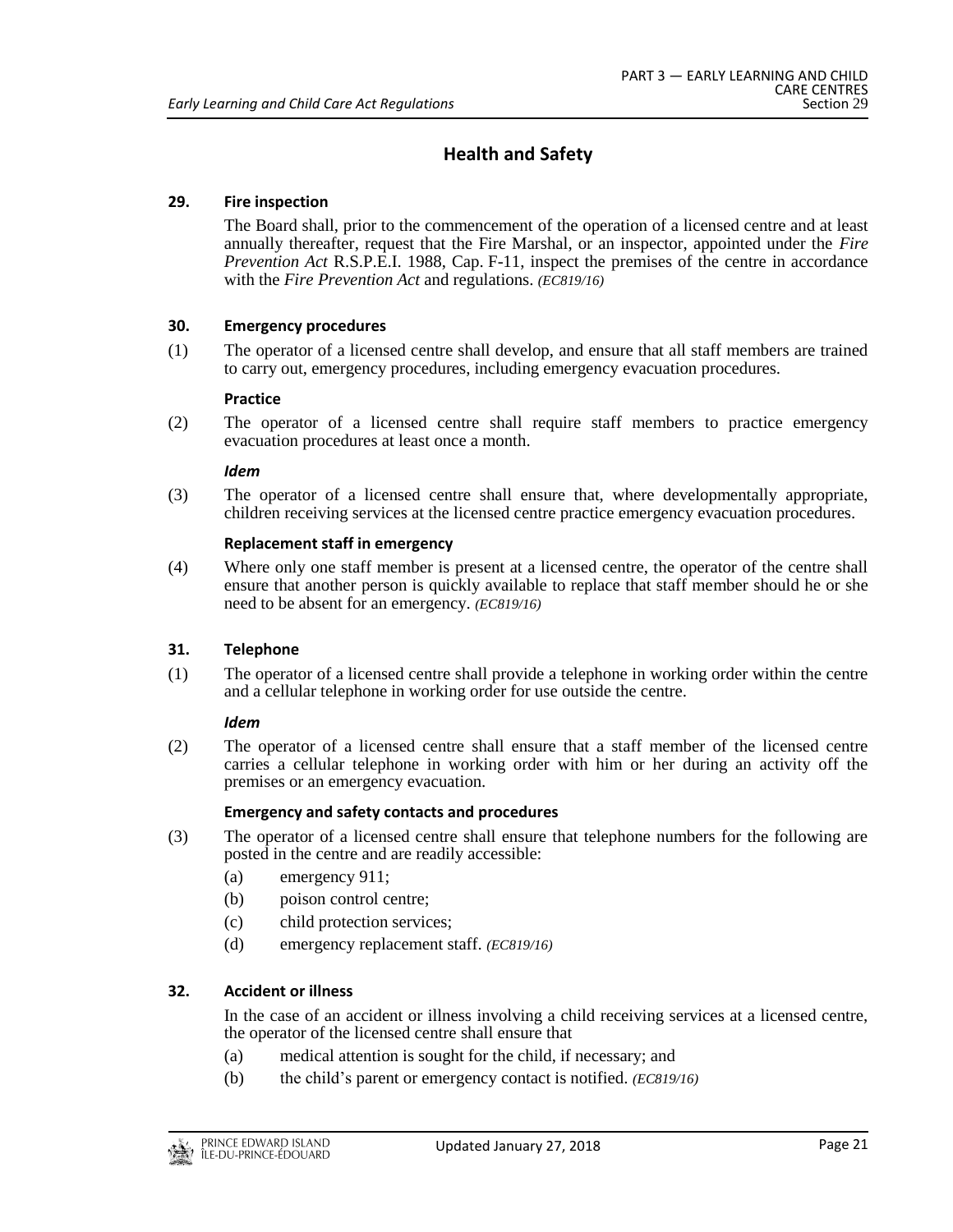## **33. Duty to report to Board**

The operator of a licensed centre shall promptly report the following to the Board, in the manner required by the Board:

- (a) a serious illness of, or injury to, a child that occurs while the child is receiving services at a licensed centre; or
- (b) any other incident that occurs while a child is receiving services at a licensed centre that may seriously affect the health or safety of the child. *(EC819/16)*

#### **34. Illness of child**

- (1) Subject to subsection (3), where a staff member knows or has reason to believe that a child receiving services at a licensed centre is exhibiting signs or symptoms of illness as set out in subsection (2), the operator shall ensure that
	- (a) the child is immediately separated from other children at the licensed centre, under the supervision of a staff member;
	- (b) the child's parent or emergency contact is asked to arrange for the immediate removal of the child from the licensed centre; and
	- (c) the child does not return to the licensed centre until the operator is satisfied that the child
		- (i) no longer poses a health risk to other persons at the licensed centre, and
		- (ii) can fully participate in the regular activities of the licensed centre.

## **Signs or symptoms of illness**

- (2) Signs or symptoms of illness exhibited by a child include
	- (a) recurring vomiting, fever or diarrhea;
	- (b) an inability to fully participate in the regular activities of the centre; or
	- (c) having or displaying any other illness or symptom that a staff member knows or believes may indicate that the child poses a health risk to other persons at the licensed centre.

# **Exception**

- (3) Subsection (1) does not apply if
	- (a) the child's parent provides written notice from a medical practitioner or nurse practitioner indicating that the child does not pose a health risk to other persons at the licensed centre; and
	- (b) with respect to signs or symptoms referred to in clause  $(2)(b)$  or (c), a public health official has provided written notice that the signs or symptoms of illness are not a health risk to other persons at the licensed centre. *(EC819/16)*

### **35. Illness of staff member**

No staff member who has a communicable disease, as defined in the *Public Health Act* R.S.P.E.I. 1988, Cap. P-30.1, shall attend at a licensed centre if the presence of that staff member poses a significant risk to the health of other persons at the licensed centre. *(EC819/16)*

#### **36. Medication**

(1) The operator of a licensed centre may administer or allow the administration of medication to a child receiving services at the licensed centre only if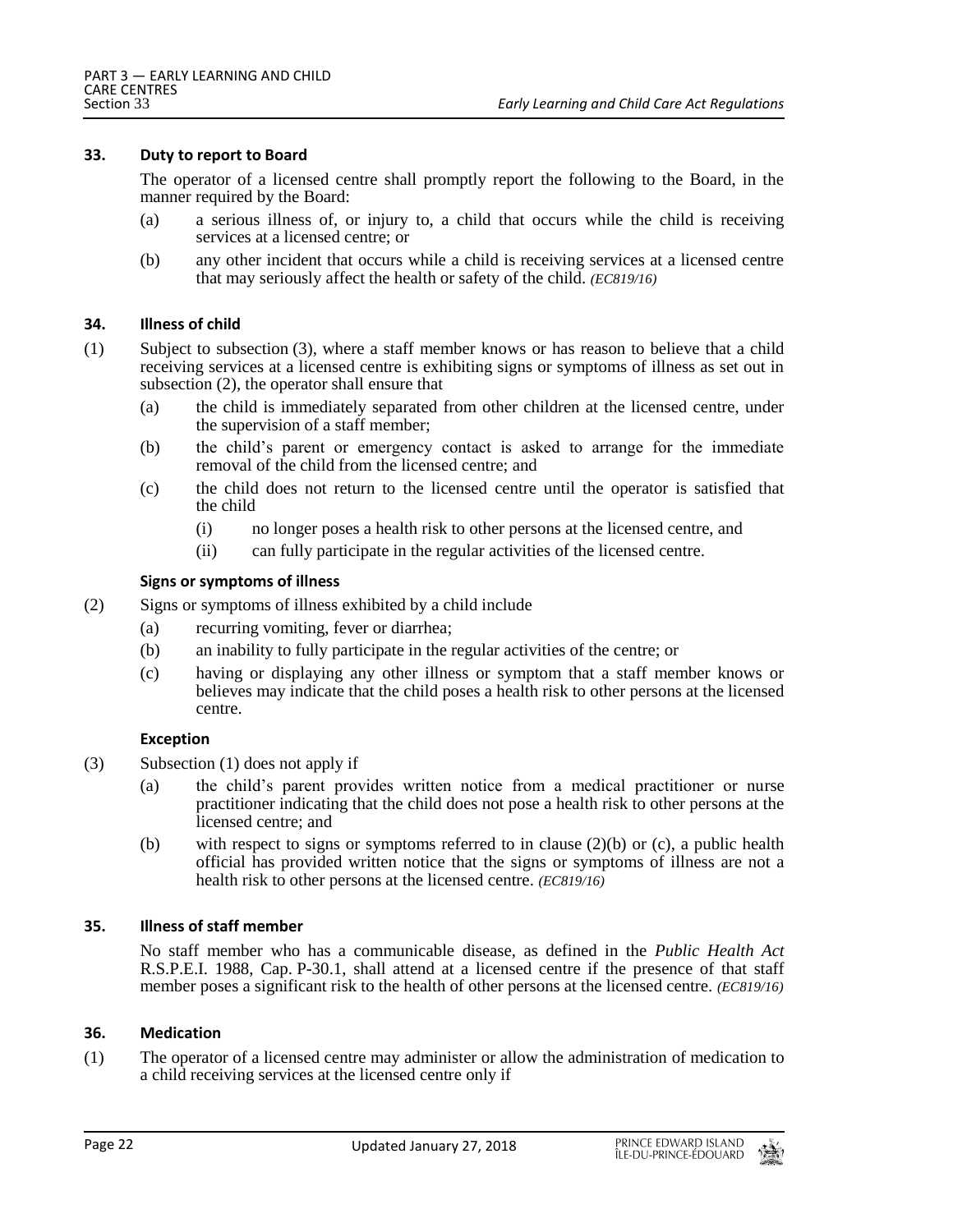- (a) the written consent of the child's parent has been obtained;
- (b) the medication is in the original labelled container; and
- (c) the medication is administered according to the labelled directions.

## **Record**

- (2) Where medication is administered at a licensed centre to a child receiving services at the licensed centre, the operator shall ensure that the following information is recorded:
	- (a) the name of the medication;
	- (b) the time of administration;
	- (c) the amount administered;
	- (d) the initials of the person who administered the medication.

## **Storage of medication**

- (3) The operator of a licensed centre shall ensure that
	- (a) medication kept at the licensed centre, other than medication that may be needed in an emergency, is stored in a locked container;
	- (b) all medication kept at the licensed centre is stored in a place that is not accessible to children; and
	- (c) medication supplied by a parent of a child receiving services at the licensed centre is clearly labelled with the name of the child. *(EC819/16)*

# **37. Life-threatening allergy**

The operator of a licensed centre shall ensure that, with respect to a child receiving services at the licensed centre who has a life-threatening allergy, every staff member is aware

- (a) that the child has a life-threatening allergy;
- (b) of the nature of the allergy; and
- (c) of the appropriate response if the child has an allergic reaction. *(EC819/16)*

# **38. Health care**

The operator of a licensed centre may provide or allow for the provision of health care to a child receiving services at the licensed centre only if

- (a) the written consent of a parent of the child has been obtained; or
- (b) the health care provided is in the nature of first aid or emergency response. *(EC819/16)*

# **39. First aid kit**

(1) The operator of a licensed centre shall provide and maintain at the licensed centre a first aid kit, of a type approved by the Board, which is accessible to staff members at all times.

# **Hazards**

- (2) The operator of a licensed centre shall take reasonable steps to protect children receiving services at the licensed centre from hazards, including
	- (a) ensuring hazardous items are inaccessible to children;
	- (b) storing poisonous substances in a locked enclosure;
	- (c) covering radiators and hot pipes with non-combustible material; and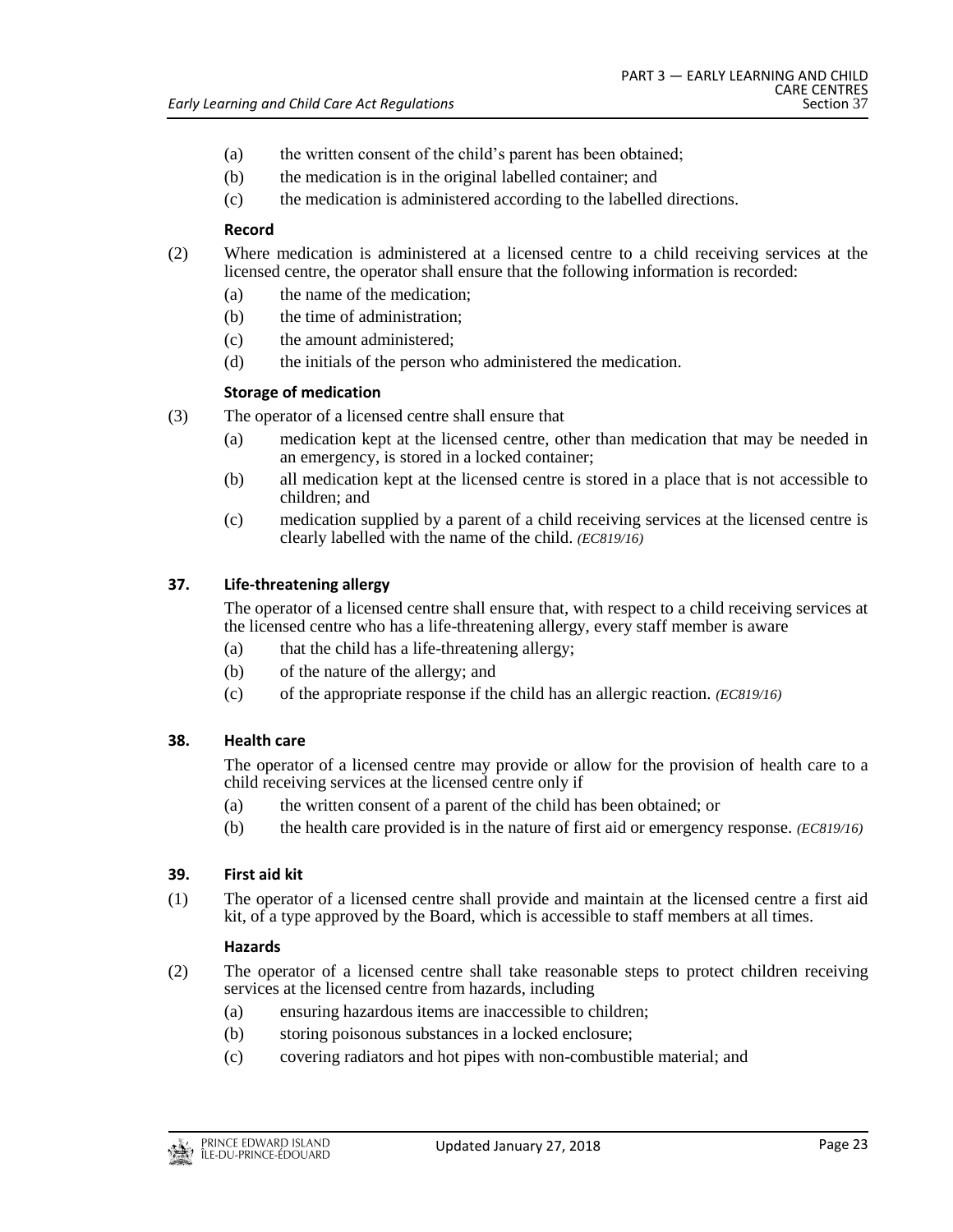(d) where infants or preschool children receive services at the licensed centre, capping or covering electrical outlets that are not in use. *(EC819/16)*

#### **40. Smoking prohibited**

No staff member of a licensed centre shall smoke at any time while providing services to children or in any place where services are being provided to children. *(EC819/16)*

# **Food Services**

#### **41. Supply of meals and snacks**

- (1) The operator of a licensed centre shall
	- (a) supply meals and snacks for a child receiving services at the licensed centre; or
	- (b) require the parent of a child receiving services at the licensed centre to supply meals and snacks for that child.

#### **Nutrition**

(2) Where the operator of a licensed centre supplies meals and snacks for a child receiving services at the licensed centre, the operator shall ensure that the meals and snacks meet the nutritional guidelines set out in *Eating Well With Canada's Food Guide*, published by Health Canada, 2011, as amended from time to time.

#### **Menus**

- (3) The operator of a licensed centre shall ensure that
	- (a) a menu of meals and snacks to be supplied by the operator is posted daily in a prominent place at the licensed centre; and
	- (b) the menu and a record of the meals and snacks supplied by the operator is kept on file for at least 90 days thereafter.

#### **Labelling**

(4) The operator of a licensed centre shall ensure that meals and snacks supplied by the parent of a child receiving services at the licensed centre are clearly labelled with the name of the child. *(EC819/16)*

#### **42. Provision of meals and snacks**

- (1) The operator of a licensed centre shall ensure that a child who is receiving services at the licensed centre for 3 hours or more is provided with the following meals and snacks, at appropriate times and in sufficient quantities in accordance with the needs of the child:
	- (a) breakfast;
	- (b) a mid-morning snack;
	- (c) a noontime meal;
	- (d) a mid-afternoon snack;
	- (e) an early evening meal.

## **Manner of feeding**

(2) The operator of a licensed centre shall ensure that

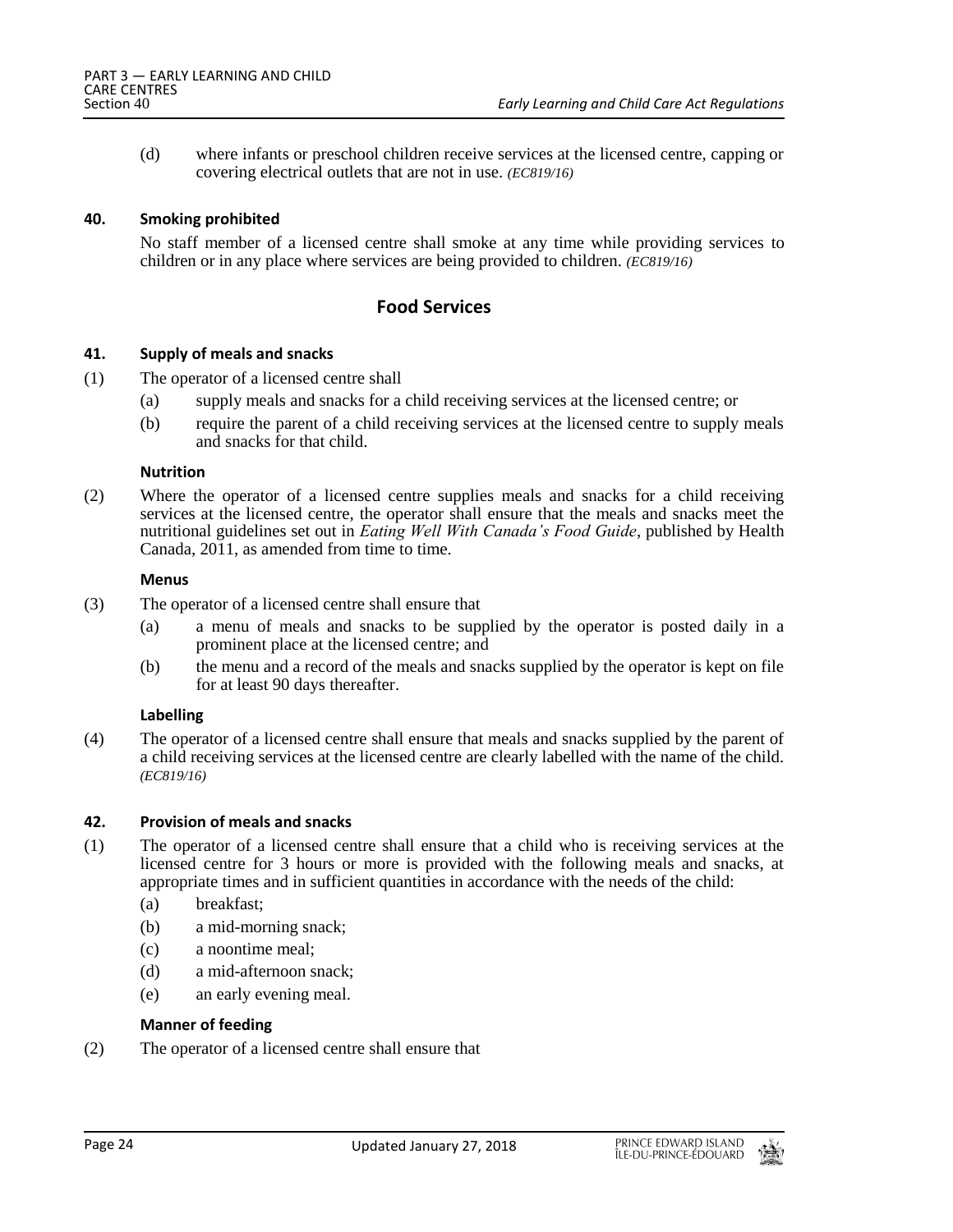- (a) the manner in which children receiving services at the licensed centre are fed is appropriate to their age and level of development;
- (b) children are not walking or running while eating or drinking; and
- (c) no beverages are provided to children while they are napping. *(EC819/16)*

# **43. Food safety course**

(1) The operator of a licensed centre shall ensure that any staff member involved in the preparation of meals or snacks, other than meals or snacks consisting only of low-risk food as defined in the *Public Health Act* Food Premises Regulations *(EC616/14)*, for children receiving services at the licensed centre has successfully completed a food safety course approved by the Board.

# **Food preparation area and practices**

- (2) The operator of a licensed centre shall ensure that
	- (a) there is a sanitary food preparation area in the licensed centre; and
	- (b) staff members preparing food follow safe food preparation practices approved by the Board. *(EC819/16)*

# **Records**

# **44. Attendance records**

The operator of a licensed centre shall keep a daily record of children in attendance at the licensed centre and retain it for one year. *(EC819/16)*

# **45. Personnel records**

- (1) The operator of a licensed centre shall keep current personnel records for the licensed centre that include the following information:
	- (a) the name of each employee;
	- (b) the position held by each employee;
	- (c) the qualifications that each employee has at the time of employment and subsequently acquires;
	- (d) the results of the criminal record checks and vulnerable sector searches conducted in the Canadian Police Information Centre system with respect to each employee.

# **Volunteer records**

- (2) The operator of a licensed centre shall keep records with respect to volunteers that include the following information:
	- (a) the name of each volunteer;
	- (b) the results of the criminal record checks and vulnerable sector searches conducted in the Canadian Police Information Centre system with respect to each volunteer.

# **Retention of records**

(3) The operator of a licensed centre shall retain the records referred to in subsections (1) and (2) for at least one year after the person last provided services to children at the licensed centre. *(EC819/16)*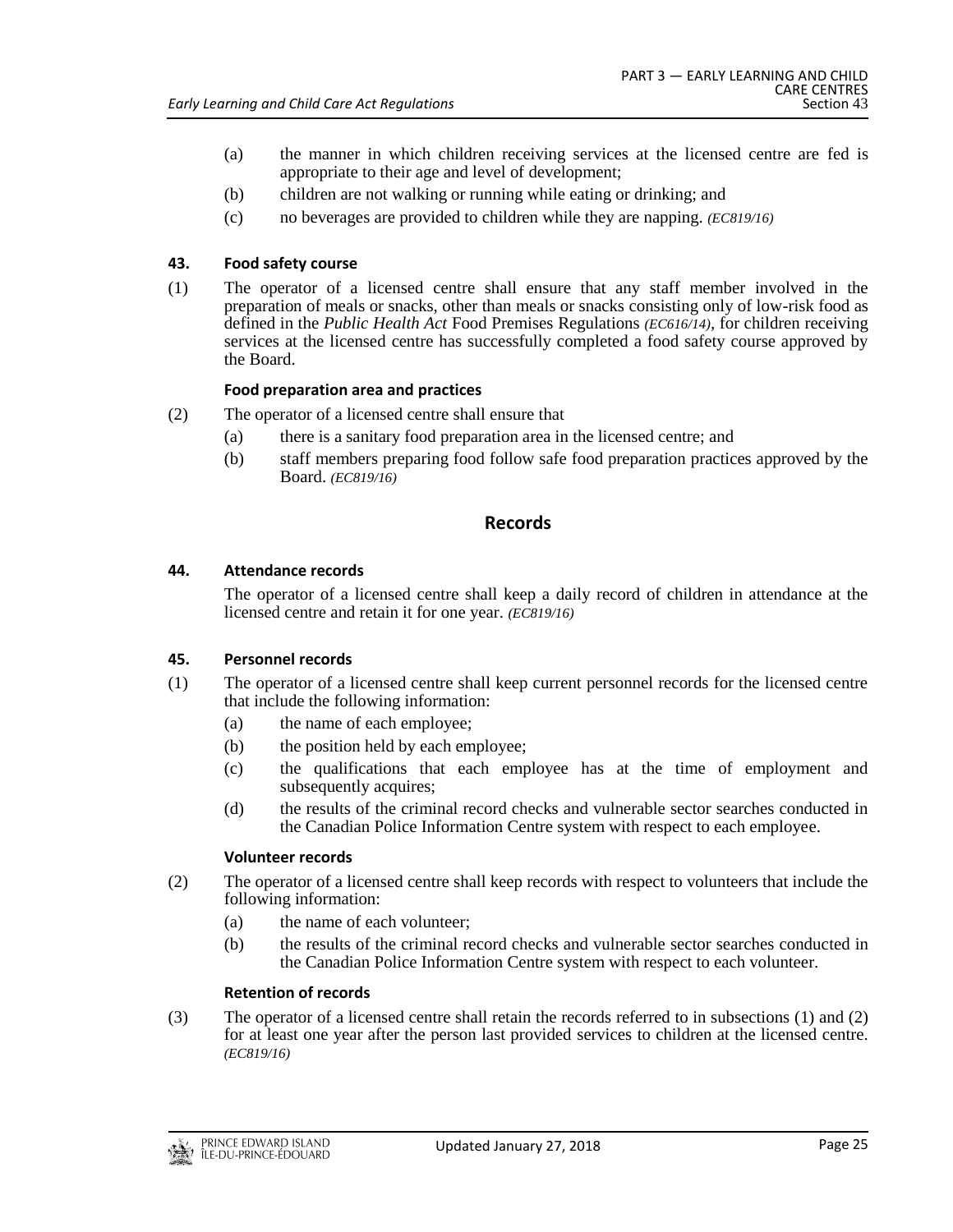#### **46. Children's records**

- (1) The operator of a licensed centre shall keep a current record of the following information for each child receiving services at the licensed centre:
	- (a) the name, age, home address and provincial health number of the child;
	- (b) the name, address and contact information of the parent or parents of the child;
	- (c) the name, address and contact information of a person who may be contacted in the event of an emergency if a parent of the child is not available;
	- (d) the name of any individual other than a parent of the child into whose custody the child may be released from the licensed centre;
	- (e) any medical, physical or developmental conditions relevant to the care of the child;
	- (f) assessments and evaluations of the child;
	- (g) attendance of the child;
	- (h) incidents involving the child.

## **Retention of records**

(2) The operator of a licensed centre shall retain the records referred to in clauses (1)(f) to (h) for one year after the child ceases to receive services at the licensed centre. *(EC819/16)*

# **PART 4 — TRANSITIONAL**

## **47. License, transition**

- (1) For the purpose of subsection  $77(1)$  of the Act,
	- (a) a Type I license issued under the former Act and its regulations to operate an early childhood centre for infants, preschool children and school-age children is deemed to be a licence to operate an early childhood centre;
	- (b) a Type I license issued under the former Act and its regulations to operate an early childhood centre for less than four consecutive hours per day for children who are three years of age or over but not yet attending school is deemed to be a licence to operate a preschool centre;
	- (c) a Type II license issued under the former Act and its regulations to operate a day care home is deemed to be a license to operate a family home centre; and
	- (d) a Type II license issued under the former Act and its regulations to operate a school age child care centre is deemed to be a license to operate a school-age child centre.

#### **Supervisor's certificate, transition**

(2) For the purpose of subsection 77(2) of the Act, a supervisor's certificate issued under the former Act and its regulations is deemed to be an early childhood supervisor certificate.

# **Staff certificate, transition**

- (3) For the purpose of subsection 77(3) of the Act,
	- (a) a staff certificate issued to a person on the basis that the person had the basic training, extension units and experience set out in paragraph A, B, D, E or F of Schedule C in the *Child Care Facilities Act* Regulations is deemed to be an early childhood educator III certificate; and
	- (b) a staff certificate issued to a person on the basis that the person had the basic training, extension units and experience set out in paragraph C of Schedule C in the *Child*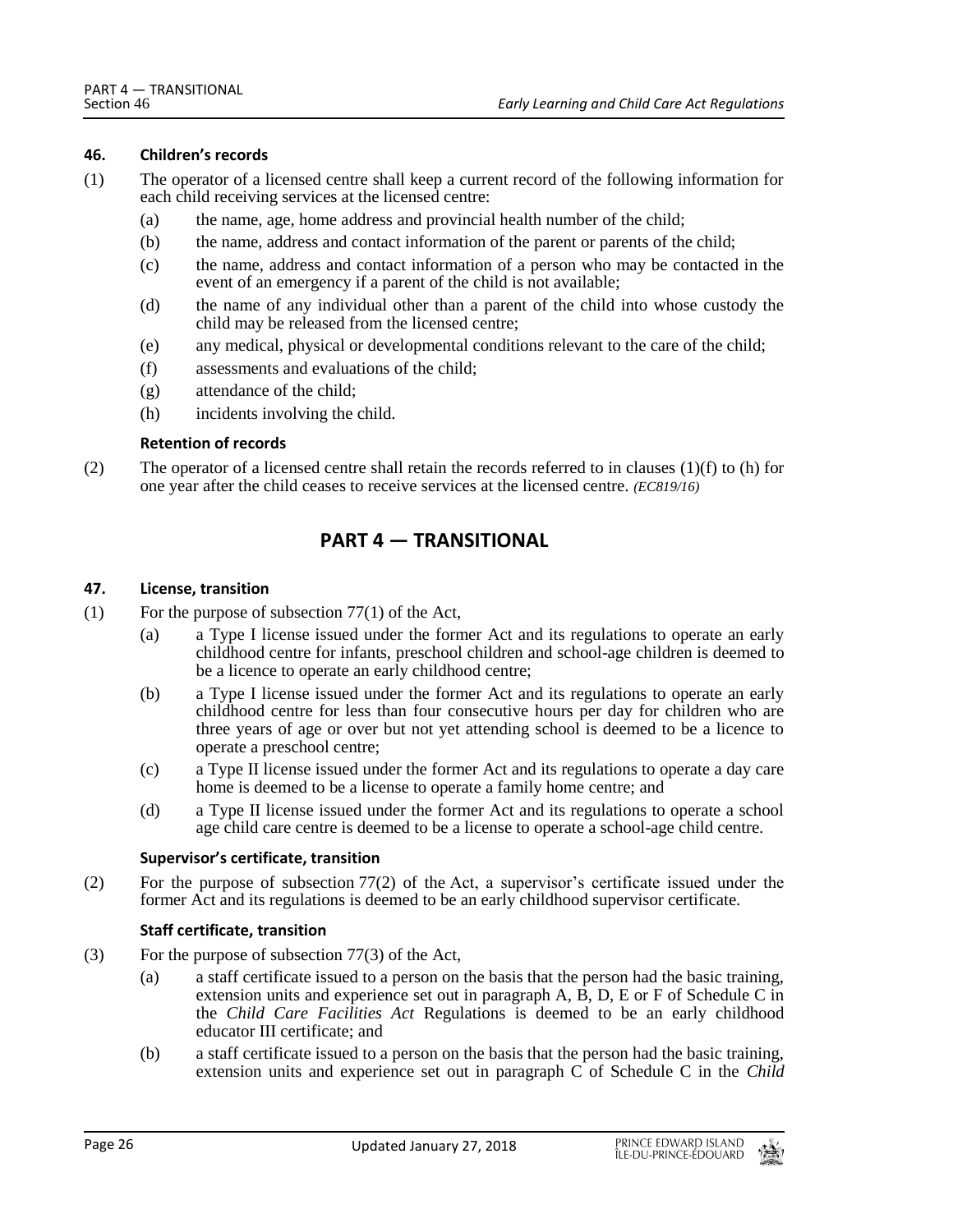*Care Facilities Act* Regulations is deemed to be an early childhood educator II certificate. *(EC819/16)*

# **FEES**

## **48. Fees**

The fees prescribed for the purposes of the Act and these regulations are set out the Schedule to these regulations, which forms part of these regulations. *(EC819/16)*

# **REVOCATION AND COMMENCEMENT**

# **49. Revocation**

The *Child Care Facilities Act Regulations (EC475/87) are revoked. (EC819/16)*